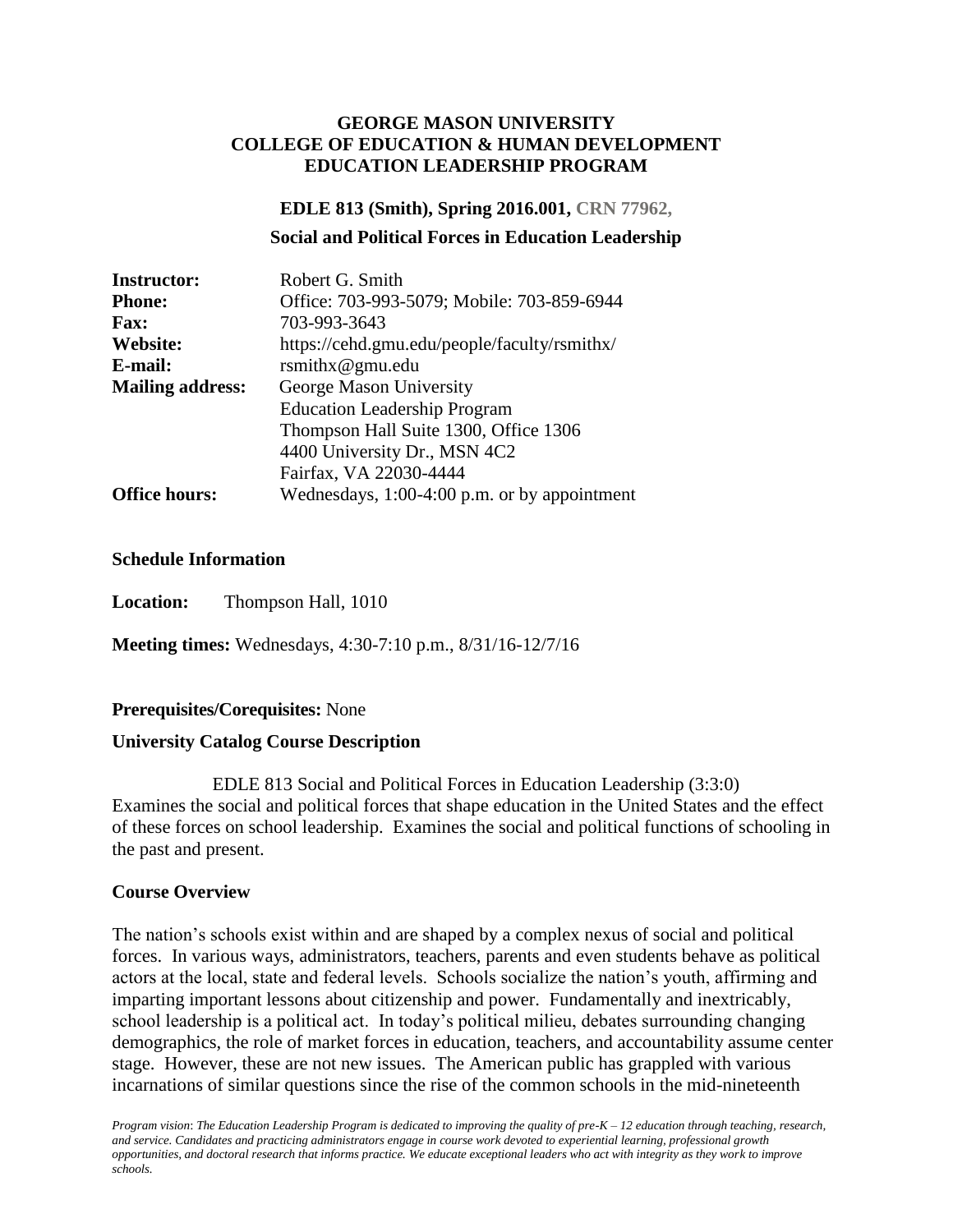century. This course examines the social and political forces that travel through the schools and shape school leadership today and historically.

Beginning with a consideration of the pace of educational change, followed by analysis of the implications of the changing demographics of this country and its students, this course moves to a focus on opportunity and achievement gaps and the leadership needed to narrow them. Following threads of the forces affecting the moves to narrow gaps, the course moves to deliberations regarding market forces and privatization; teacher recruitment, retention, improvement and evaluation and accountability viewed through the interaction of local, state and federal laws and policies. Each inquiry will begin with an historical examination of how the issue or an incarnation of the issue unfolded in the past. Using this lens, students will explore the intricacies of a variety of pressing education debates and examine the social and political context in which today's education leaders operate.

## **Course Delivery Method**

Each session will consist of some combination of large and small group work and discussion. Students will work with a variety of primary sources and original research in class, both individually and in small groups. Knowledge is constructed collaboratively. For this reason, it is essential that students read the assigned materials carefully and come prepared to participate in discussion.

## **Learner Outcomes**

Students who successfully complete this course will:

- 1. Gain an understanding of the development and structure of American schooling.
- 2. Understand political contexts of schooling.
- 3. Consider the ways in which school leadership is a social and political act.
- 4. Understand the variety of ways in which social forces shape schooling and school leadership.
- 5. Develop a broad framework that will support and help shape their future research.
- 6. Analyze primary source materials and seminal research.
- 7. Analyze and evaluate original research.
- 8. Evaluate and engage with secondary source materials.
- 9. Hone critical thinking skills.

#### **National Professional Standards**

The following Education Leadership Constituent Council (ELCC) standard elements are addressed, in part, in this course:

> 2.1 Candidates understand and can sustain a school culture and instructional program conducive to student learning through collaboration, trust, and a personalized learning environment with high expectations for students.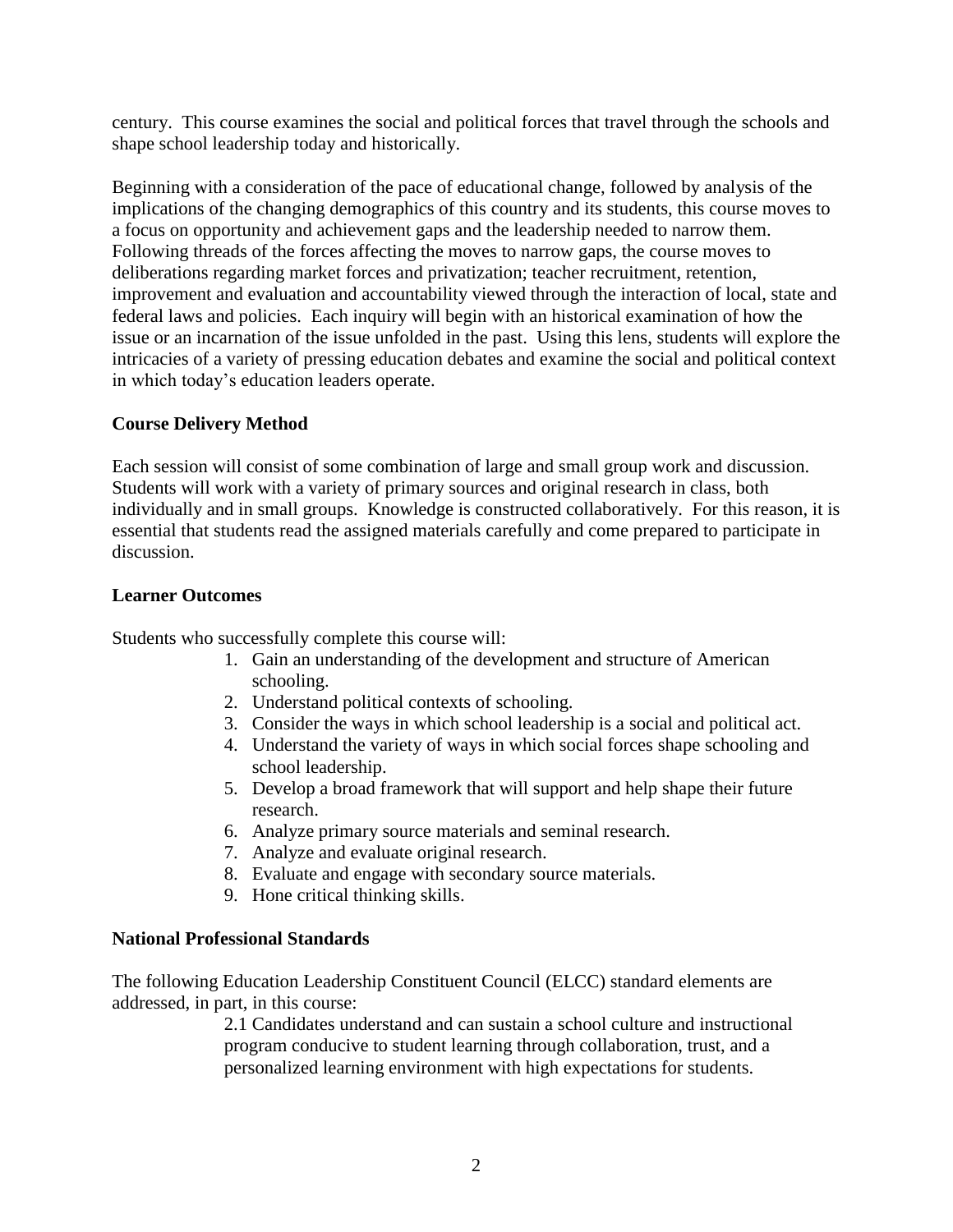2.3 Candidates understand and can develop and supervise the instructional and leadership capacity of school staff.

4.1**:** Candidates understand and can collaborate with faculty and community members by collecting and analyzing information pertinent to the improvement of the school's educational environment.

4.3 Candidates understand and can respond to community interests and needs by building and sustaining positive school relationships with families and caregivers. 4.4: Candidates understand and can respond to community interests and needs by building and sustaining productive school relationships with community partners 5.3: Candidates understand and can safeguard the values of democracy, equity, and diversity.

5.5: Candidates understand and can promote social justice within a school to ensure that individual student needs inform all aspects of schooling.

6.1 Candidates understand and can advocate for school students, families, and caregivers.

6.2 Candidates understand and can act to influence local, district, state, and national decisions affecting student learning in a school environment

6.3 Candidates understand and can anticipate and assess emerging trends and initiatives in order to adapt school-based leadership strategies.

#### **Course Materials**

#### **Required Texts.**

Frey, W.H. (2015). *Diversity explosion*: *How new racial demographics are remaking America.* Washington, D.C.: Brookings Institution Press.

Smith, R.G. & Brazer, S.D. (2016). *Striving for equity: District leadership for narrowing opportunity and achievement gaps.* Cambridge, MA: Harvard Education Press.

#### **Recommended Texts.**

Lubienski, C.A. & Lubienski, S.T. (2014). *The public school advantage: Why public schools outperform private schools.* Chicago: The University of Chicago Press.

Taylor, P. (2015). *The next America. Boomers, millennials and the looming generational showdown.* New York: PublicAffairs.

**Readings.** All additional required readings are available in Blackboard. See the Tentative Weekly Schedule below for specific titles. Selected optional articles and documents may be found on Blackboard.

**Outside-of-class resources.** Online access is vital for the distance learning aspects of the course and is important if we experience school shutdowns because of the weather or other problems.

*E-mail.* All students are required to activate and monitor their GMU e-mail accounts. I *strongly recommend* that you do not forward your Mason e-mail to a different account because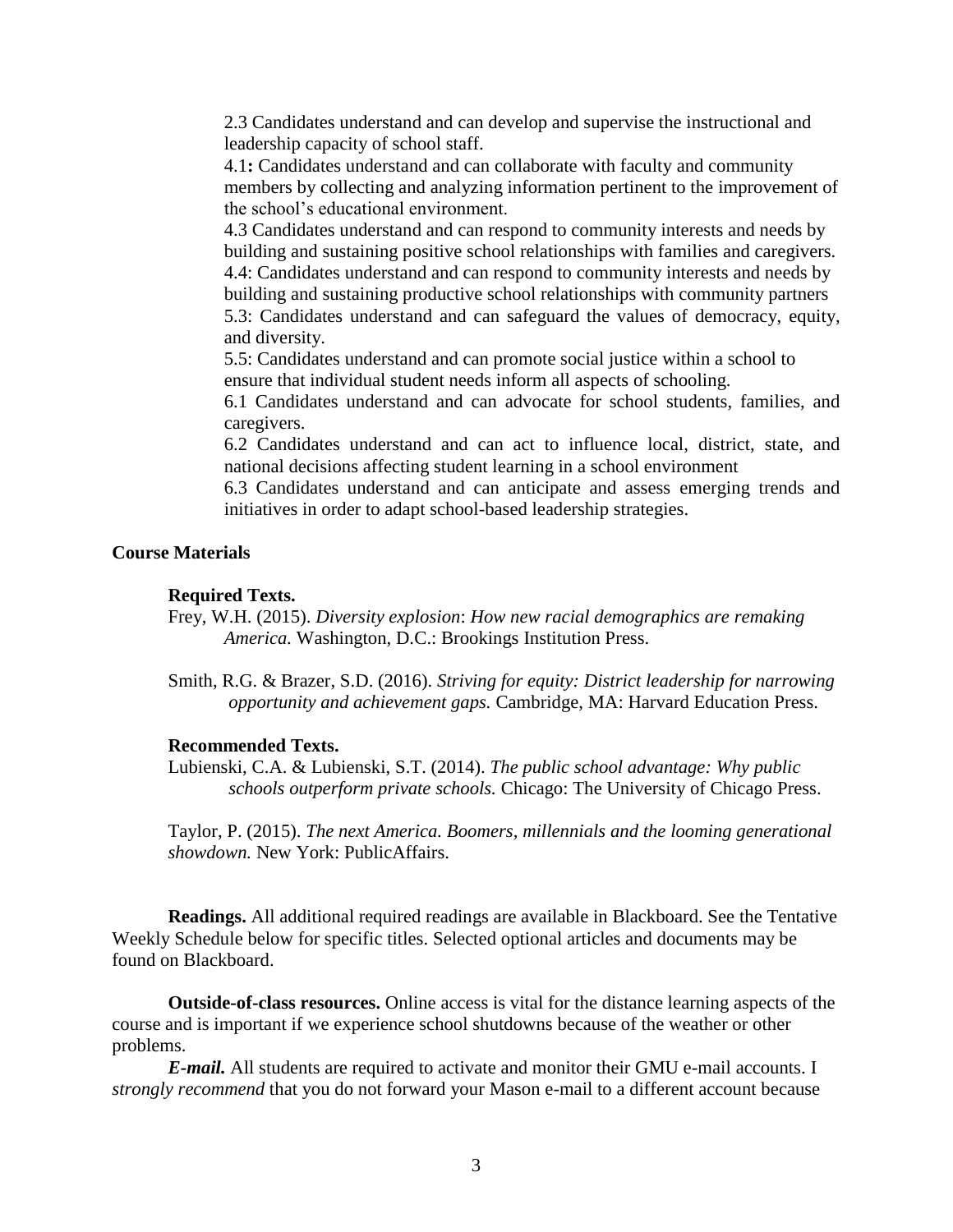attachments are often lost that way. It is best to check e-mail directly from your Mason account daily.

*Blackboard.* All students are required to use Blackboard as part of this course. This is an Internet site at which I will post vital information for the course and through which we will communicate from time to time.

*Microsoft Office.* It is my expectation that all students have access to Microsoft Office. We will be using Word for this course. If you do not have access to this software, you are required to obtain it within the first two weeks of the course. It is best to have the most recent (2010) version of the software.

### **Course Performance Evaluation**

**Submission of assignments.** All papers must be submitted *on time, electronically via Blackboard*.

**Written assignments***.* Consistent with expectations of doctoral courses in the Education Leadership program, grading is based heavily on student performance on written assignments. The assignments constructed for this course reflect a mix of skills associated with the application of research to education leadership contexts. Overall, written work will be assessed using the following broad criteria:

- 1. Application of concepts embedded in assigned readings and other materials and reinforced in classroom activities
- 2. The quality of analysis, synthesis, and application
- 3. The degree to which writing is clear, concise, and organized

#### **Other requirements.**

*Attendance.* Students are expected to attend every class on time and to remain in class until it ends. If you are ill or have an emergency that prevents you from attending class, please call or e-mail me in advance. If you miss more than one class, you arrive late to multiple classes, and/or you leave class early multiple times, you will be subject to loss of participation points (see below).

*Class participation.* Students are expected to participate actively in class discussions, in group activities, and in serving as critical friends to other students

**Weights of performances.** The overall weights of the various performances are:

*Class participation, 20 points.* Students are expected to participate actively in class discussions, in group activities, and in serving as critical friends to other students. Attendance is expected for all classes and is considered an element of participation. **If you must be absent, please notify me by e-mail or phone.** More than one absence may result in a reduction in participation points. Arriving at class more than 30 minutes late or leaving more than 30 minutes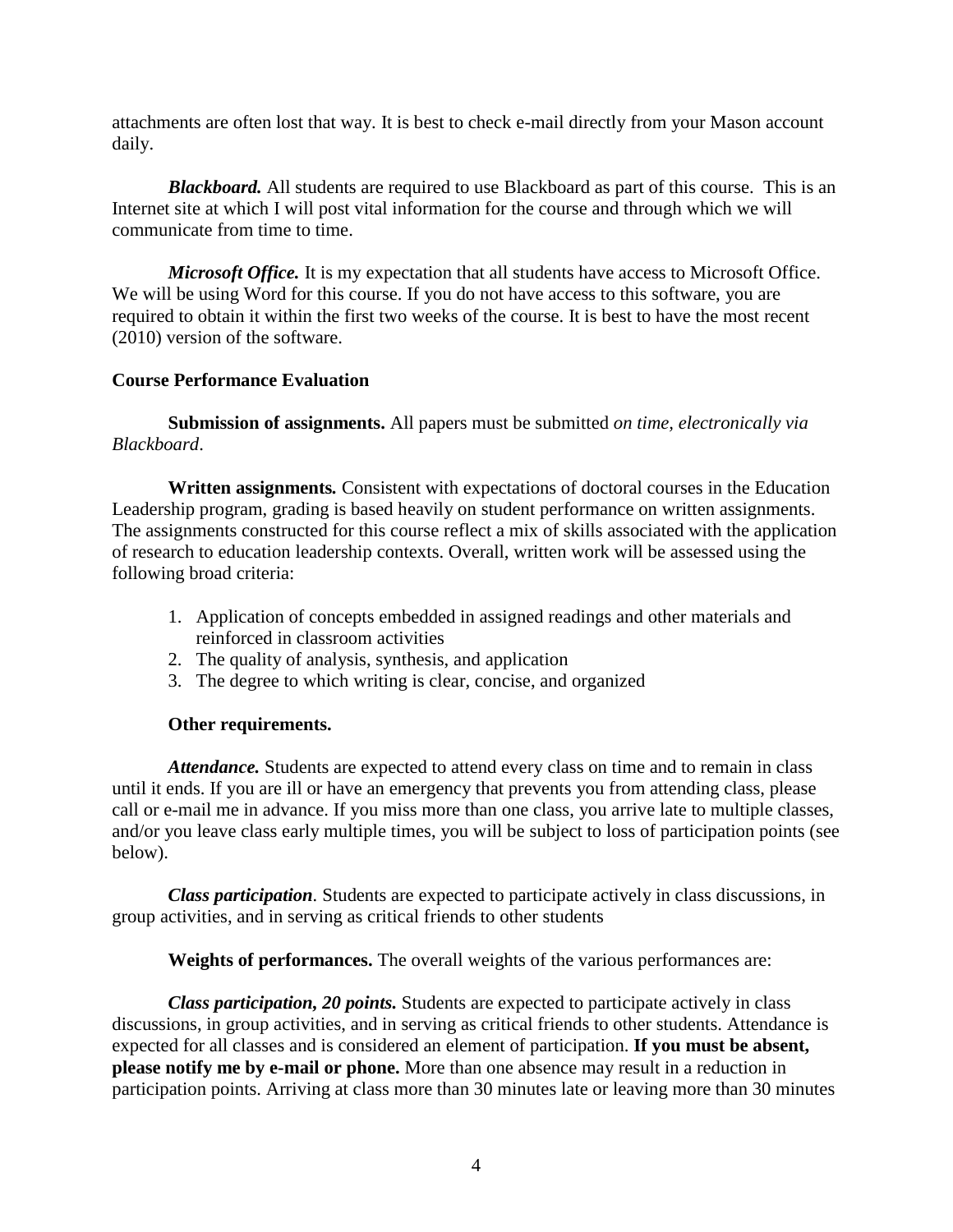before the end of class may result in loss of points.

*Written assignments 80 points.* Three types of performance-based assignments will be completed during the semester. Each of the first two assignments builds toward the final Research Essay. The directions for each assignment and a rubric for grading each assignment are described at the end of this syllabus. The assignments and the points assigned are:

- 1. Topic Proposal (15 points)
- 2. Literature Review (25 points)
- 3. Research Essay (Required performance for course) (40 points)

#### **Grading Policies**

| <b>Grading scale.</b> |  |
|-----------------------|--|
|-----------------------|--|

| $A+$  | 100      |
|-------|----------|
| A     | 95-99    |
| $A -$ | 90-94    |
| $B+$  | 87-89    |
| B     | 83-86    |
| $B -$ | 80-82    |
| C     | 75-79    |
| F     | $0 - 74$ |
|       |          |

*Late work.* Assignments submitted after 11:59 p.m. on the due date will be considered late**.**

#### **Professional Dispositions**

Students are expected to exhibit professional behaviors and dispositions at all times.

#### **Core Values Commitment**

The College of Education & Human Development is committed to collaboration, ethical leadership, innovation, research-based practice, and social justice. Students are expected to adhere to these principles.<http://cehd.gmu.edu/values/>

For additional information on the College of Education and Human Development, Graduate School of Education, please visit our website [See [http://gse.gmu.edu/\]](http://gse.gmu.edu/)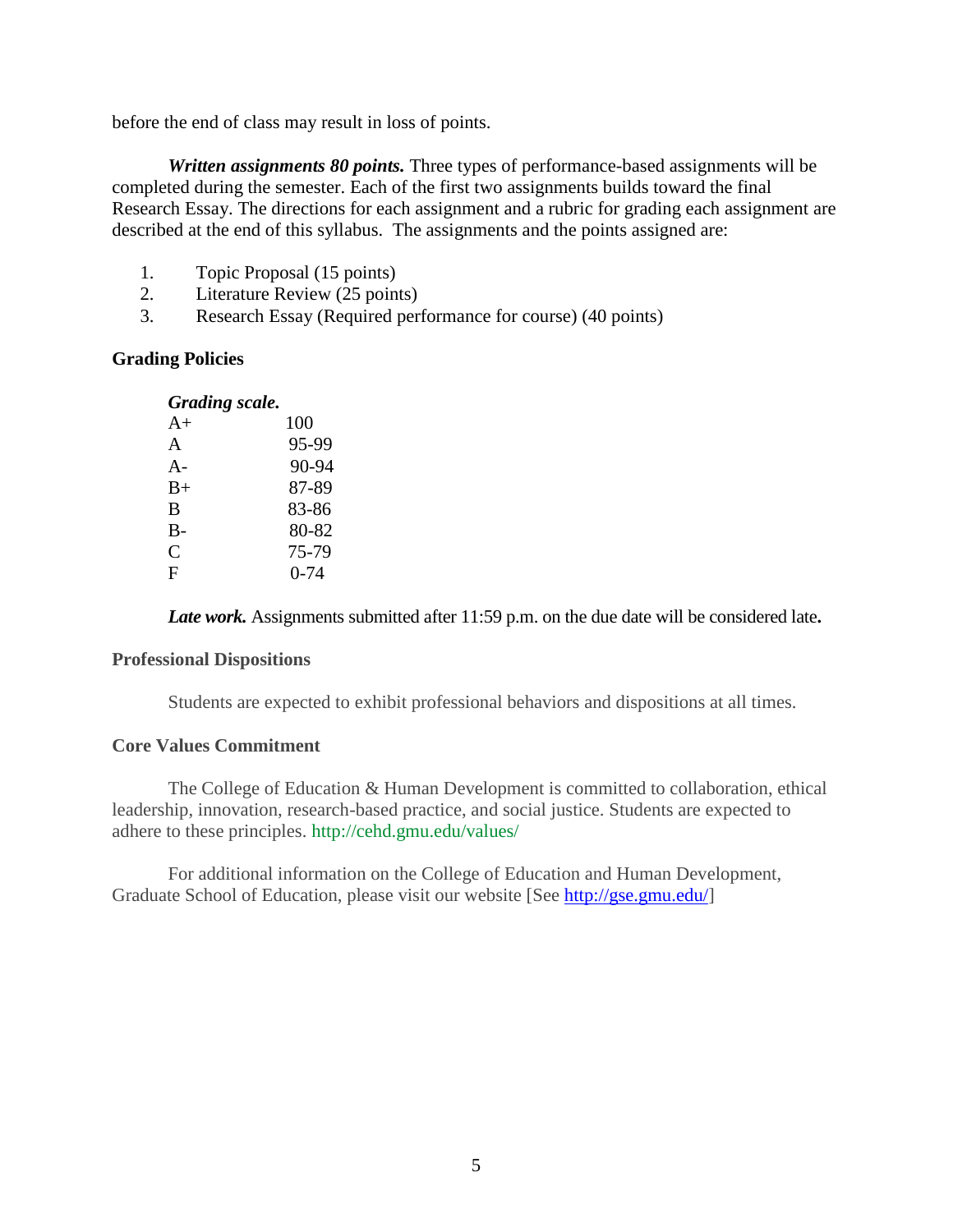## **GMU Policies and Resources for Students**

### **Policies.**

- Students must adhere to the guidelines of the Mason Honor Code (see [http://oai.gmu.edu/the-mason-honor-code/\)](http://oai.gmu.edu/the-mason-honor-code/).
- Students must follow the university policy for Responsible Use of Computing (see [http://universitypolicy.gmu.edu/policies/responsible-use-of-computing/\)](http://universitypolicy.gmu.edu/policies/responsible-use-of-computing/).
- Students are responsible for the content of university communications sent to their Mason email account and are required to activate their account and check it regularly. All communication from the university, college, school, and program will be sent to students **solely** through their Mason email account.
- Students with disabilities who seek accommodations in a course must be registered with George Mason University Disability Services. Approved accommodations will begin at the time the written letter from Disability Services is received by the instructor (se[ehttp://ods.gmu.edu/\)](http://ods.gmu.edu/).
- Students must follow the university policy stating that all sound emitting devices shall be silenced during class unless otherwise authorized by the instructor.

#### **Campus Resources**

- Support for submission of assignments to Tk20 should be directed to [tk20help@gmu.edu](mailto:tk20help@gmu.edu) or [https://cehd.gmu.edu/api/tk20.](https://cehd.gmu.edu/api/tk20) Questions or concerns regarding use of Blackboard should be directed to [http://coursessupport.gmu.edu/.](http://coursessupport.gmu.edu/)
- The George Mason University Writing Center staff provides a variety of resources and services (e.g., tutoring, workshops, writing guides, handbooks) intended to support students as they work to construct and share knowledge through writing(see [http://writingcenter.gmu.edu/\)](http://writingcenter.gmu.edu/).
- The George Mason University Counseling and Psychological Services (CAPS) staff consists of professional counseling and clinical psychologists, social workers, and counselors who offer a wide range of services (e.g., individual and group counseling, workshops and outreach programs) to enhance students' personal experience and academic performance (see [http://caps.gmu.edu/\)](http://caps.gmu.edu/).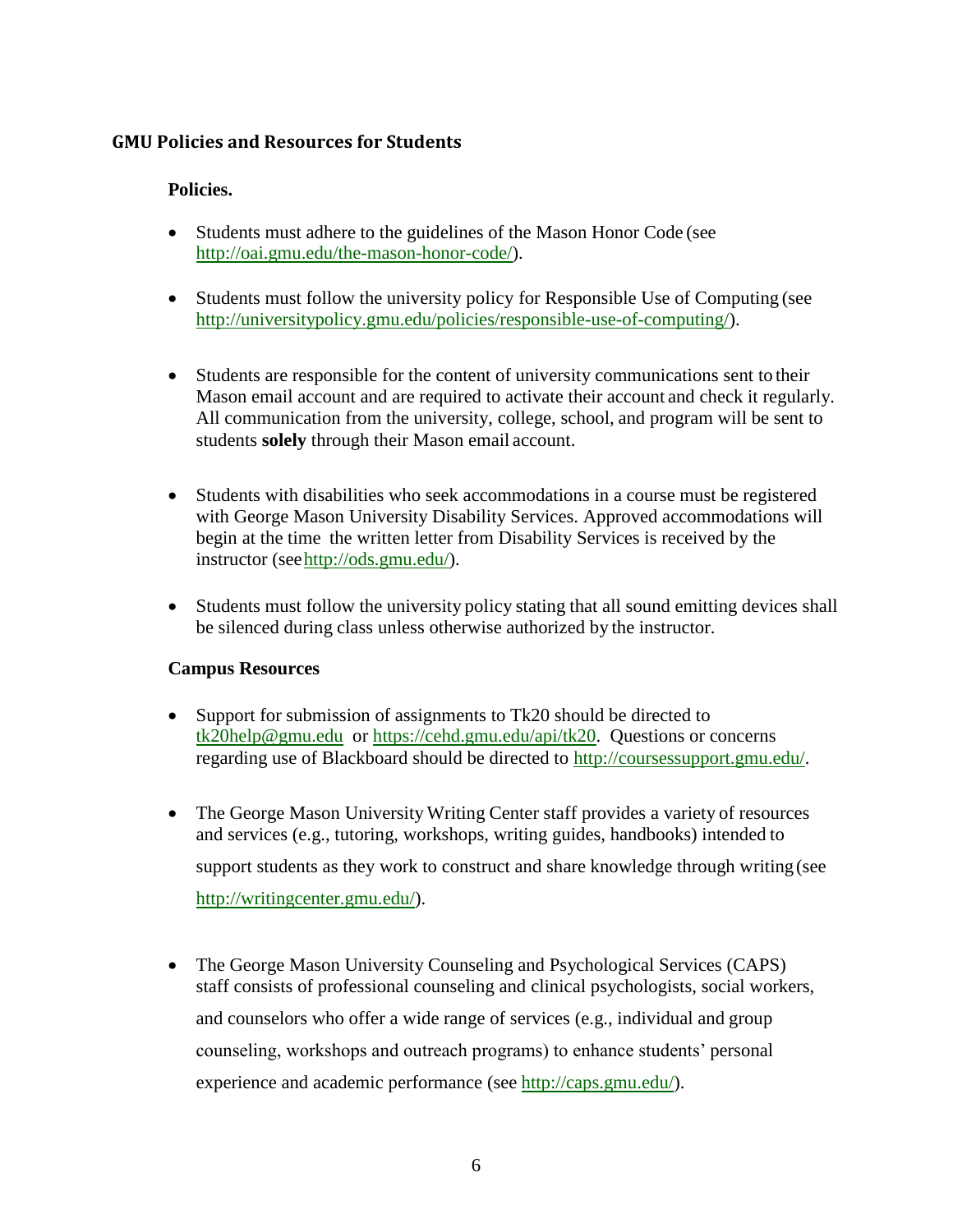• The George Mason University Office of Student Support staff helps students negotiate life situations by connecting them with appropriate campus and offcampus resources. Students in need of these services may contact the office by phone (703-993-5376). Concerned students, faculty and staff may also make a referral to express concern for the safety or well-being of a Mason student or the community by going to [http://studentsupport.gmu.edu/,](http://studentsupport.gmu.edu/) and the OSS staff will follow up with the student.

**For additional information on the College of Education and Human Development, please visit our website https://cehd.gmu.edu/.**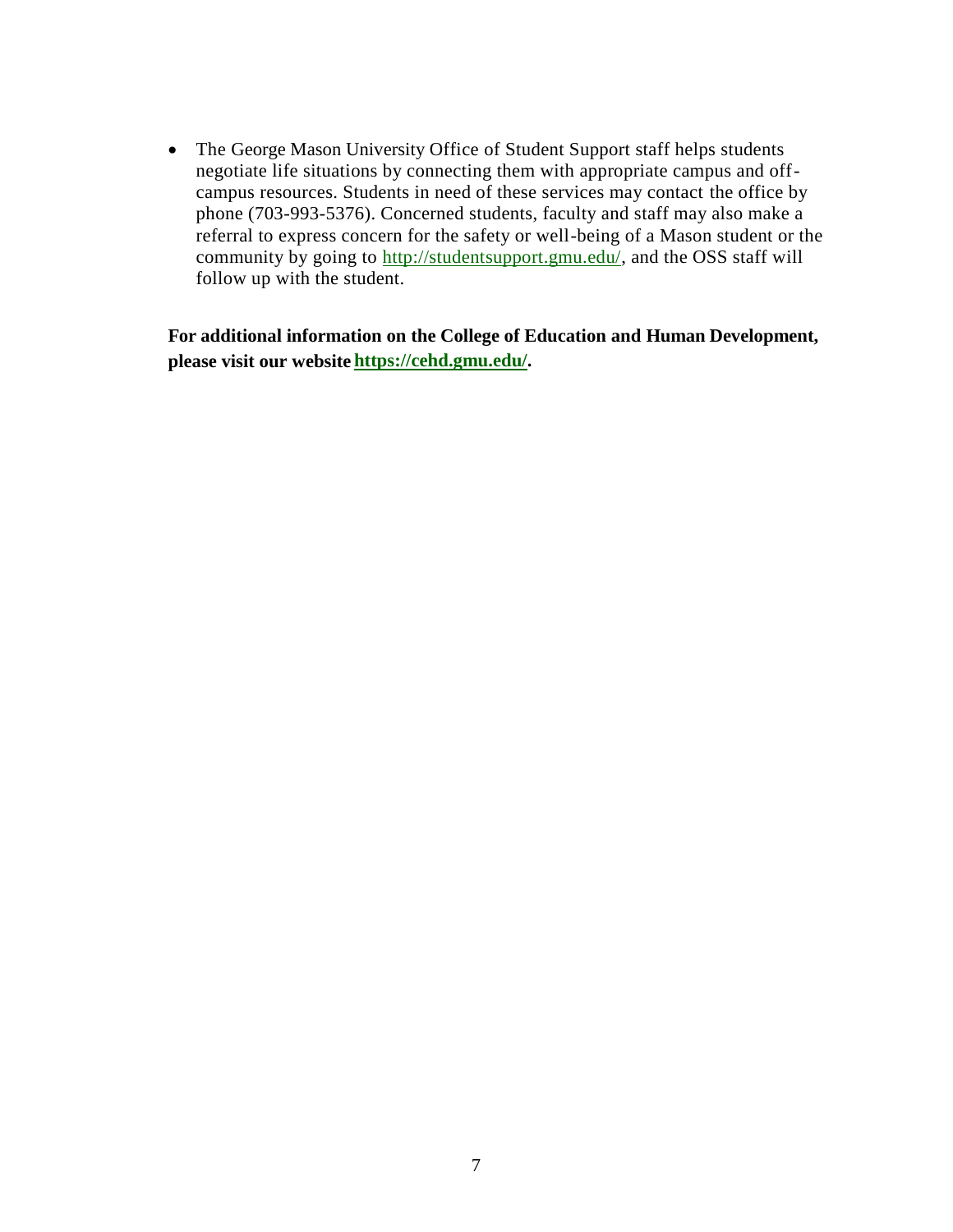## **Tentative Weekly Schedule (subject to change) EDLE 813 (Smith) Spring2016.001** To accommodate the learning needs of class members, the topic, reading and assignment schedule may be amended during the semester. When the tentative weekly schedule is revised,

revisions will be posted on Blackboard.

| Class#         | <b>Date</b> | Topic(s)                                             | <b>Reading/Writing Assignment</b>                                                                                                                         |  |
|----------------|-------------|------------------------------------------------------|-----------------------------------------------------------------------------------------------------------------------------------------------------------|--|
|                | 2016        |                                                      |                                                                                                                                                           |  |
| $\mathbf{1}$   | 8/31        | <b>Introductions</b><br>Thinking about<br>reform and | Katz, M.B. (1976). The origins of public education: A reassessment.<br>History of Education Quarterly, 16, 381-407.<br>http://www.jstor.org/stable/367722 |  |
|                |             | change                                               | Cuban, L. (2013). Why so many structural changes in schools and so<br>little reform in teaching practice? Journal of Educational                          |  |
|                |             |                                                      | Administration, 51, 109-125. doi 10.1108/09578231311304661<br>Sarason, B. (1976). NASP distinguished lecture series:                                      |  |
|                |             |                                                      | What should we do about school reform? School Psychology<br>Review, 26, 104-111.                                                                          |  |
|                |             |                                                      | Tyack, D. & Tobin, W. (1994). The "grammar" of schooling:                                                                                                 |  |
|                |             |                                                      | Why has it been so hard to change? American Educational                                                                                                   |  |
|                |             |                                                      | Research Journal, 31, 453-479.                                                                                                                            |  |
|                |             |                                                      | <b>Changing Demographics</b>                                                                                                                              |  |
| $\overline{2}$ | 9/7         | The interactions of                                  | Frey, pp. 1-64                                                                                                                                            |  |
|                |             | race, class, age                                     | Pew Research Center. (2014). Generations and the next America:                                                                                            |  |
|                |             | distribution and                                     | <i>Paul Taylor</i> [video]. Washington, D.C. (in-class viewing)                                                                                           |  |
|                |             | culture in remaking                                  |                                                                                                                                                           |  |
| $\overline{3}$ |             | America                                              |                                                                                                                                                           |  |
|                | 9/14        | Group<br>investigation:                              | Frey, pp. 65-252. Read two chapters one selected from chapters 4-7<br>and one from chapters 8-11, and summarize and report on them. All                   |  |
|                |             | Population shifts                                    | will read Chapter 12.                                                                                                                                     |  |
|                |             | and how and where                                    |                                                                                                                                                           |  |
|                |             | we live                                              |                                                                                                                                                           |  |
|                |             |                                                      | <b>Leadership and Opportunity and Achievement Gaps</b>                                                                                                    |  |
| $\overline{4}$ | 9/21        | Conditions                                           | Smith and Brazer, pp. 1-90                                                                                                                                |  |
|                |             | necessary to narrow                                  |                                                                                                                                                           |  |
|                |             | gaps                                                 |                                                                                                                                                           |  |
| 5              | 9/28        | Interventions,                                       | Smith and Brazer, pp. 91-159                                                                                                                              |  |
|                |             | opportunities and                                    |                                                                                                                                                           |  |
|                |             | threats                                              |                                                                                                                                                           |  |
|                | 10/2        |                                                      | <b>Assignment #1: Topic Paper Due</b>                                                                                                                     |  |
| 6              | 10/5        | Microagressions,                                     | Okonofua, J.A., Paunesku, D. & Walton, G. (2016). Brief intervention                                                                                      |  |
|                |             | implicit bias and                                    | to encourage empathic discipline cuts suspension rates in half                                                                                            |  |
|                |             | social-                                              | among adolescents. Proceedings of the National Academy of                                                                                                 |  |
|                |             | psychological                                        | Sciences, 113, 5221-5226. doi/10.1073/pnas.1523698113                                                                                                     |  |
|                |             | interventions                                        | Sue, D.W., Capodilupo, C.M., Torino, G.C., Bucceri, J.M., Holder, A.                                                                                      |  |
|                |             |                                                      | M. B., Nadal, K.L., & Esquilin, M. (2007). Racial microaggressions                                                                                        |  |
|                |             |                                                      | in everyday life: Implications for clinical practice. American                                                                                            |  |
|                |             |                                                      | Psychologist, 62, 271-286. DOI: 10.1037/0003-066X.62.4.271                                                                                                |  |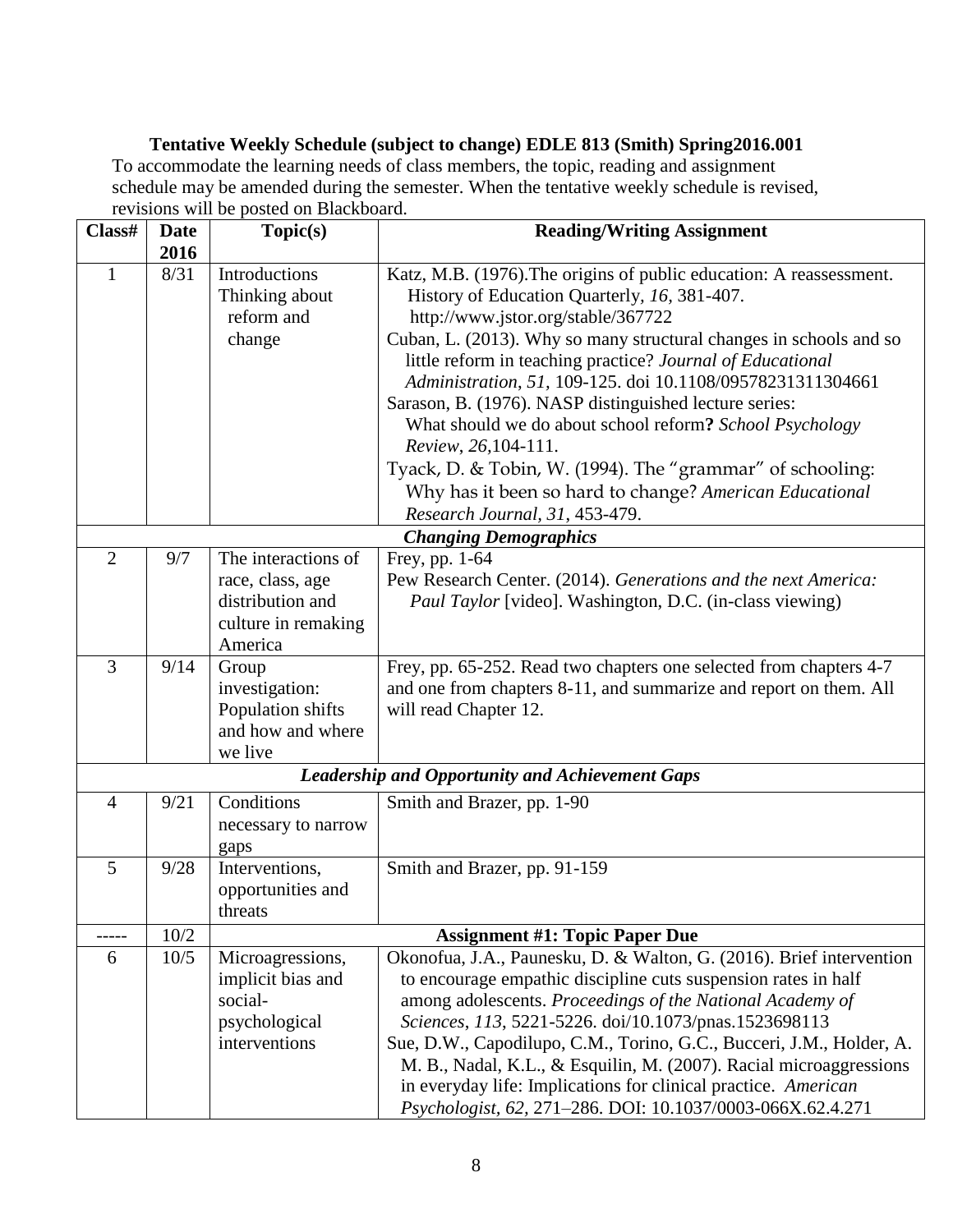|                |                                                          |                 | Yeager, D. S. & Walton, G. M. (2011). Social-psychological                                               |  |  |
|----------------|----------------------------------------------------------|-----------------|----------------------------------------------------------------------------------------------------------|--|--|
|                | interventions in education: They're not magic. Review of |                 |                                                                                                          |  |  |
|                |                                                          |                 | Educational Research. 81, 267-301. doi:                                                                  |  |  |
|                |                                                          |                 | 10.3102/0034654311405999                                                                                 |  |  |
|                |                                                          |                 | <b>Market Forces, Privatization and Effectiveness</b>                                                    |  |  |
| $\overline{7}$ | 10/12                                                    | Choice and      | Chubb, J.E. & Moe, T.E. (1988). Politics, markets, and the                                               |  |  |
|                |                                                          | privatization   | organization of schools. American Political Science Review,                                              |  |  |
|                |                                                          |                 | 82, 1065-1087.                                                                                           |  |  |
|                |                                                          |                 | Noguera, P.E. (1994). More democracy not less: Confronting the                                           |  |  |
|                |                                                          |                 | challenge of privatization in public education. Journal of Negro                                         |  |  |
|                | Education, $63, 237 - 250$ .                             |                 |                                                                                                          |  |  |
|                |                                                          |                 | Smith, R.G. (2015). Turning conventional wisdom on its head: Public                                      |  |  |
|                |                                                          |                 | schools outperform private schools. Harvard Education Letter,                                            |  |  |
|                |                                                          |                 | $31(1)$ , Retrieve from:                                                                                 |  |  |
|                |                                                          |                 | http://hepg.org/helhome/issues/31_1/helarticle/turning-                                                  |  |  |
|                |                                                          |                 | conventional-wisdom-on-its-head-public-sch                                                               |  |  |
|                |                                                          |                 | Read one of the two studies below:                                                                       |  |  |
|                |                                                          |                 | Reckhow, S. & Snyder, J.W. (2014). The expanding role of                                                 |  |  |
|                |                                                          |                 | philanthropy in education politics. Educational Researcher, 43,<br>186-195. doi:10.3102/0013189X14536607 |  |  |
|                |                                                          |                 | Scott, J. & Jabbar, H. (2014). The hub and the spokes: Foundations,                                      |  |  |
|                |                                                          |                 | intermediary organizations, incentivist reforms, and the politics of                                     |  |  |
|                |                                                          |                 | research evidence. Educational Policy, 28, 233-257. doi:                                                 |  |  |
|                |                                                          |                 | 10.1177/0895904813515327                                                                                 |  |  |
| 8              | 10/19                                                    | Charter schools | Finn, C.E. & Kanstoroom, M. (2002). Charter schools: Do charter                                          |  |  |
|                |                                                          |                 | schools do it differently? Phi Delta Kappan, 84(1), 59-62.                                               |  |  |
|                |                                                          | Formative       | Read one of the following studies:                                                                       |  |  |
|                |                                                          | evaluation of   | Almond, M. (2012). The Black charter school effect: Black students in                                    |  |  |
|                |                                                          | class           | American charter schools. The Journal of Negro Education, 81,                                            |  |  |
|                |                                                          |                 | 354-365.                                                                                                 |  |  |
|                |                                                          |                 | Jacobs, N. (2011). Understanding school choice: Location as a                                            |  |  |
|                |                                                          |                 | determinant of charter school racial, economic, and linguistic                                           |  |  |
|                |                                                          |                 | segregation. <i>Education and Urban Society</i> , 45, 459-482. doi:                                      |  |  |
|                |                                                          |                 | 10.1177/0013124511413388                                                                                 |  |  |
|                |                                                          |                 | Jeynes, W.H. (2012). A meta-analysis on the effects and contributions                                    |  |  |
|                |                                                          |                 | of public, public charter, and religious schools on student outcomes.                                    |  |  |
|                |                                                          |                 | Peabody Journal of Education, 87, 305-335. doi:                                                          |  |  |
|                |                                                          |                 | 10.1080/0161956X.2012.679542                                                                             |  |  |
|                |                                                          |                 | Schneider, M & Buckley, J. (2003). Making the grade: Comparing DC                                        |  |  |
|                |                                                          |                 | charter schools to other DC public schools. Educational Evaluation<br>and Policy Analysis, 25, 203-215.  |  |  |
|                |                                                          |                 | doi:10.3102/01623737025002203                                                                            |  |  |
|                |                                                          |                 | Wei, X., Patel, D. & Young, V.M. (2014). Opening the "black box":                                        |  |  |
|                |                                                          |                 | Organizational differences between charter schools and traditional                                       |  |  |
|                |                                                          |                 | public schools. Education Policy Analysis Archives, 22(3), 1-30.                                         |  |  |
|                |                                                          |                 | Retrieved from: http://dx.doi.org/10.14507/epaa.v22n3.2014                                               |  |  |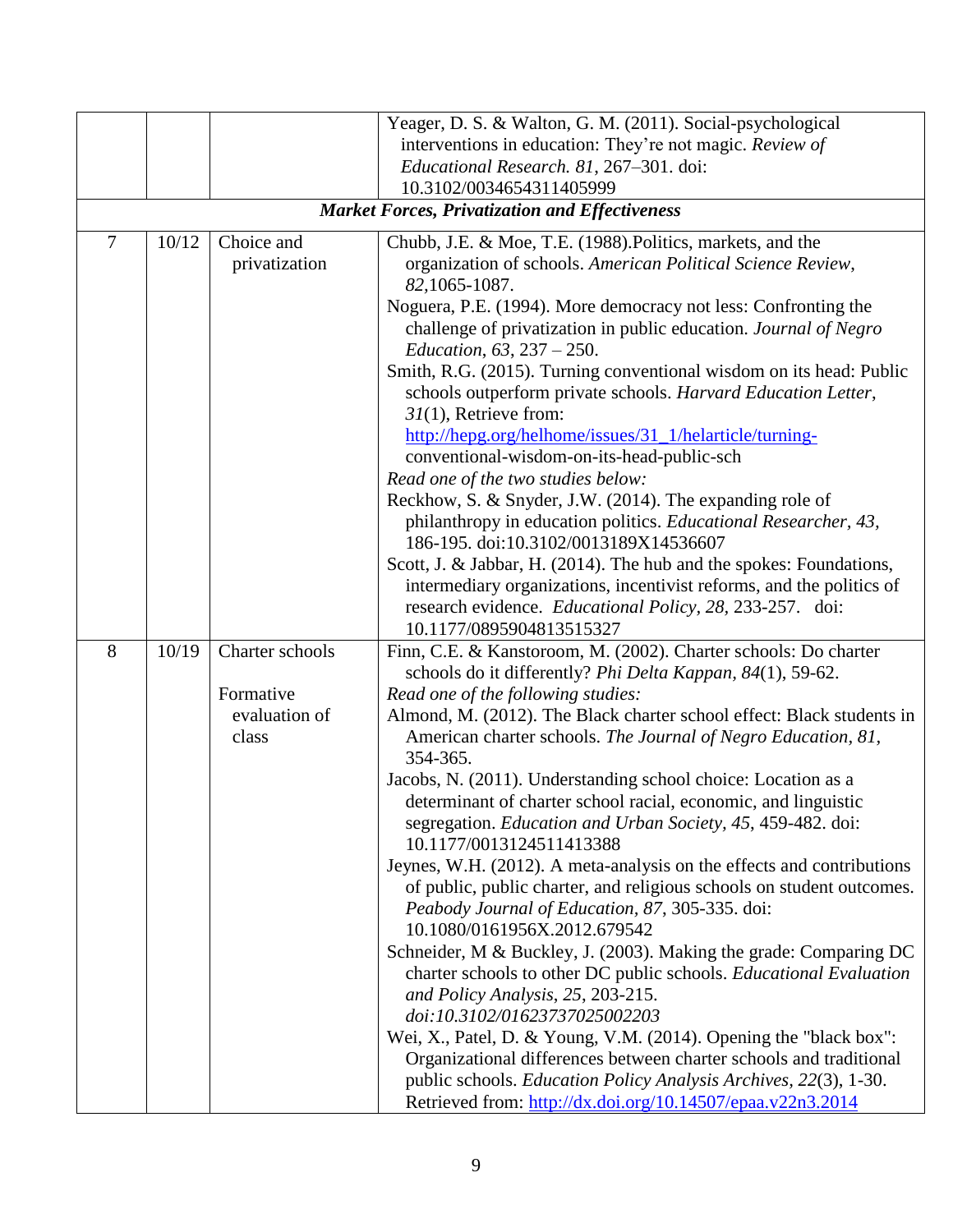|       |       |                      | Yeh, S.S. (2013). A re-analysis of the effects of KIPP and the Harlem                  |  |  |
|-------|-------|----------------------|----------------------------------------------------------------------------------------|--|--|
|       |       |                      | Promise Academies. Teachers College Record, 115, 1-20.                                 |  |  |
|       | 10/20 |                      | Thirteenth Annual AERA Brown Lecture in Education Research The Ronald Reagan           |  |  |
|       |       |                      | Building & International Trade Center Amphitheater, Concourse Level, 1300 Pennsylvania |  |  |
|       |       |                      | Avenue, NW., Washington, D.C. Federal Building: photo ID required to enter. 6:00 p.m.  |  |  |
|       |       | RECEPTION TO FOLLOW. |                                                                                        |  |  |
|       |       |                      | Marta Tienda, Princeton University. Title: Public Education and the Social Contract:   |  |  |
|       |       |                      | Restoring the Promise in an Age of Diversity and Division                              |  |  |
|       |       |                      | <b>Teachers: Recruitment, Retention, Improvement and Evaluation</b>                    |  |  |
| 9     | 10/26 | Teachers and         | Bernard. R.M. & Vinovskis, M.A. (1977) The female school teacher                       |  |  |
|       |       | teaching in          | in antebellum Massachusetts. Journal of Social History, 10(3), 332-                    |  |  |
|       |       | historical           | 345.                                                                                   |  |  |
|       |       | perspective          | Cuban, L. (2007). Hugging the middle: Teaching in an era of testing                    |  |  |
|       |       |                      | and accountability. Education Policy Analysis Archives, 15(1), 1-                      |  |  |
|       |       | Discussion of        | 27. Retrieved from http://epaa.asu.edu/epaa/v15n1/.                                    |  |  |
|       |       | formative            | Strober, M.H. & Tyack, D.B. (1980). Why do men manage and                              |  |  |
|       |       | evaluation of class  | women teach? A report on research in schools. Signs, 5, 494-503                        |  |  |
| 10    | 11/2  | Teacher              | Cochran-Smith, M. (2004). The problem of teacher education. Journal                    |  |  |
|       |       | development:         | of Teacher Education, 55, 295-299. doi:                                                |  |  |
|       |       | competing models     | 10.1177/0022487104268057                                                               |  |  |
|       |       |                      | Labaree, D.F. (2005). Life on the margins. Journal of Teacher                          |  |  |
|       |       |                      | Education, 56, 186-191. doi: 10.1177/0022487105275916                                  |  |  |
|       |       |                      | Darling-Hammond, L., Holtzman, D. J., Gatlin, S. J., & Heilig, J. V.                   |  |  |
|       |       |                      | (2005). Does teacher preparation matter? Evidence about teacher                        |  |  |
|       |       |                      | certification, Teach for America, and teacher effectiveness.                           |  |  |
|       |       |                      | Education Policy Analysis Archives, 13(42). Retrieved from                             |  |  |
|       |       |                      | http://epaa.asu.edu/epaa/v13n42/                                                       |  |  |
| ----- | 11/6  |                      | <b>Assignment #2: Literature Review Due</b>                                            |  |  |
| 11    | 11/9  | Teacher              | Ingersoll, R., Merrill, L., & Stuckey, D. (2014). Seven trends: the                    |  |  |
|       |       | recruitment and      | transformation of the teaching force, updated, April 2014 (CPRE                        |  |  |
|       |       | retention            | Report #RR-80). Philadelphia: Consortium for Policy Research in                        |  |  |
|       |       |                      | Education, University of Pennsylvania.                                                 |  |  |
|       |       |                      | Read two of the articles below                                                         |  |  |
|       |       |                      | Borman, G. D. & Dowling, N. M. (2008). Teacher attrition and                           |  |  |
|       |       |                      | retention: A meta-analytic and narrative review of the research.                       |  |  |
|       |       |                      | Review of Educational Research, 78, 367-409. doi:                                      |  |  |
|       |       |                      | 10.3102/0034654308321455                                                               |  |  |
|       |       |                      | Engel, M., Jacob, B.A., & Curran, F.C. (2014). New evidence on                         |  |  |
|       |       |                      | teacher labor supply. American Educational Research Journal, 51,                       |  |  |
|       |       |                      | 36-72. doi: 10.3102/0002831213503031                                                   |  |  |
|       |       |                      | Horng, E.L. (2009). Teacher tradeoffs: Disentangling teachers'                         |  |  |
|       |       |                      | preferences for working conditions and student demographics.                           |  |  |
|       |       |                      | American Educational Research Journal, 46, 690-717.                                    |  |  |
|       |       |                      | doi:10.3102/0002831208329599                                                           |  |  |
|       |       |                      | Jones, N. & Youngs, P. (2012). Attitudes and affect: Daily motions                     |  |  |
|       |       |                      | and their association with the commitment and burnout of beginning                     |  |  |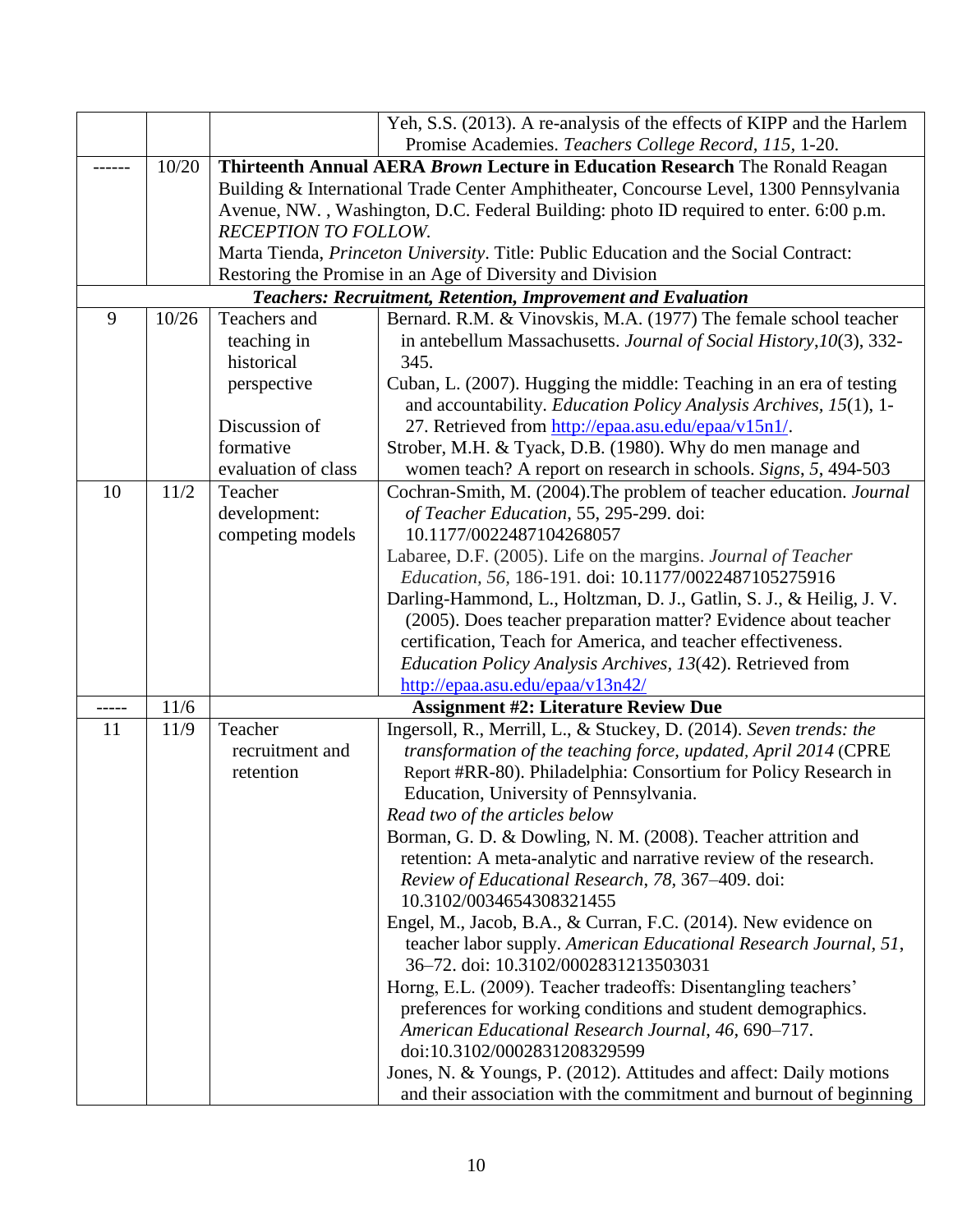|       |       |                      | teachers. Teachers College Record 114, 1-36.                              |  |  |  |
|-------|-------|----------------------|---------------------------------------------------------------------------|--|--|--|
|       |       |                      | Ingersoll, R.M. & May, H. (2012). The magnitude, destinations, and        |  |  |  |
|       |       |                      | determinants of mathematics and science teacher turnover.                 |  |  |  |
|       |       |                      | Educational Evaluation and Policy Analysis, 34, 435–464. DOI:             |  |  |  |
|       |       |                      | 10.3102/0162373712454326                                                  |  |  |  |
|       |       |                      | Ingersoll, R.M. & Strong, M. (2011). The impact of induction and          |  |  |  |
|       |       |                      | mentoring programs for beginning teachers: A critical review of the       |  |  |  |
|       |       |                      | research. Review of Educational Research, 81, 201-233. doi:               |  |  |  |
|       |       |                      | 10.3102/0034654311403323.                                                 |  |  |  |
|       |       |                      | Morgan, M., Ludlow, L., Kitching K., O'Leary, M. & Clarke, A.             |  |  |  |
|       |       |                      | (2010). What makes teachers tick? Sustaining events in new                |  |  |  |
|       |       |                      | teachers' lives. British Educational Research Journal, 36, 191-208.       |  |  |  |
|       |       |                      | doi:10.1080/01411920902780972                                             |  |  |  |
|       |       |                      |                                                                           |  |  |  |
|       |       |                      | Reininger, M. (2012). Hometown disadvantage? It depends on where          |  |  |  |
|       |       |                      | you're from: Teachers' location preferences and the implications for      |  |  |  |
|       |       |                      | staffing schools. Educational Evaluation and Policy Analysis,             |  |  |  |
|       |       |                      | 34,127-145.doi: 10.3102/0162373711420864.                                 |  |  |  |
|       |       |                      | Ronfeldt, M. (2012). Where should student teachers learn to teach?        |  |  |  |
|       |       |                      | Effects of field placement school characteristics on teacher              |  |  |  |
|       |       |                      | retention and effectiveness. Educational Evaluation and Policy            |  |  |  |
|       |       |                      | Analysis, 34, 3-26. doi:10.3102/0162373711420865                          |  |  |  |
|       |       |                      | Ronfeldt, M., Reininger, M. & Krok, A. (2013). Recruitment or             |  |  |  |
|       |       |                      | preparation? Investigating the effects of teacher characteristics and     |  |  |  |
|       |       |                      | student teaching. Journal of Teacher Education, 64, 319-337. doi:         |  |  |  |
|       |       |                      | 10.1177/0022487113488143                                                  |  |  |  |
| 12    | 11/16 | Determining          | Corcoran, S.P., Evans, W.N. & Schwab R.M. (2004). Women, the              |  |  |  |
|       |       | "quality" and        | labor market and the declining relative quality of teachers. Journal      |  |  |  |
|       |       | evaluating           | of Policy Analysis and Management, 23(3), 449-470. doi:                   |  |  |  |
|       |       | "effectiveness"      | 10.1002/pam.20021                                                         |  |  |  |
|       |       |                      | Darling-Hammond, L., Amrein-Beardsley, A., Haertel, Haertel, E.&          |  |  |  |
|       |       |                      | Rothstein, J. (2012). Evaluating teacher evaluation. Phi Delta            |  |  |  |
|       |       |                      | Kappan 9(6): 8-15.                                                        |  |  |  |
|       |       |                      | Supovitz, J. (2012, April). The linking study—first year results:         |  |  |  |
|       |       |                      | A report of the first year effects of an experimental study of the        |  |  |  |
|       |       |                      | impact of feedback to teachers on teaching and learning. Paper            |  |  |  |
|       |       |                      | presented at the meeting of the American Educational Research             |  |  |  |
|       |       |                      | Association, Vancouver, BC, Canada.                                       |  |  |  |
| ----- | 11/23 |                      | Thanksgiving Break-No Class                                               |  |  |  |
|       |       |                      | Data and Decision Making: Equity, Accountability, and the Achievement Gap |  |  |  |
| 13    | 11/30 | <b>Education</b> and | Brown v. Board of Educ. 347 U.S. 483 (1954)                               |  |  |  |
|       |       | social justice: The  | Ladson-Billings, G. (2012). Through a glass darkly: The persistence       |  |  |  |
|       |       | history of African-  | of race in education research & scholarship. Educational                  |  |  |  |
|       |       | American education   | Researcher, 41, 115-120. doi: 10.3102/0013189X12440743                    |  |  |  |
|       |       |                      | Ravitch, D. (2000). A different kind of education for Black children      |  |  |  |
|       |       |                      | Journal of Blacks in Higher Education, 30, 98-106.                        |  |  |  |
|       |       |                      | Siddle Walker, V. (2000). Valued segregated schools for African           |  |  |  |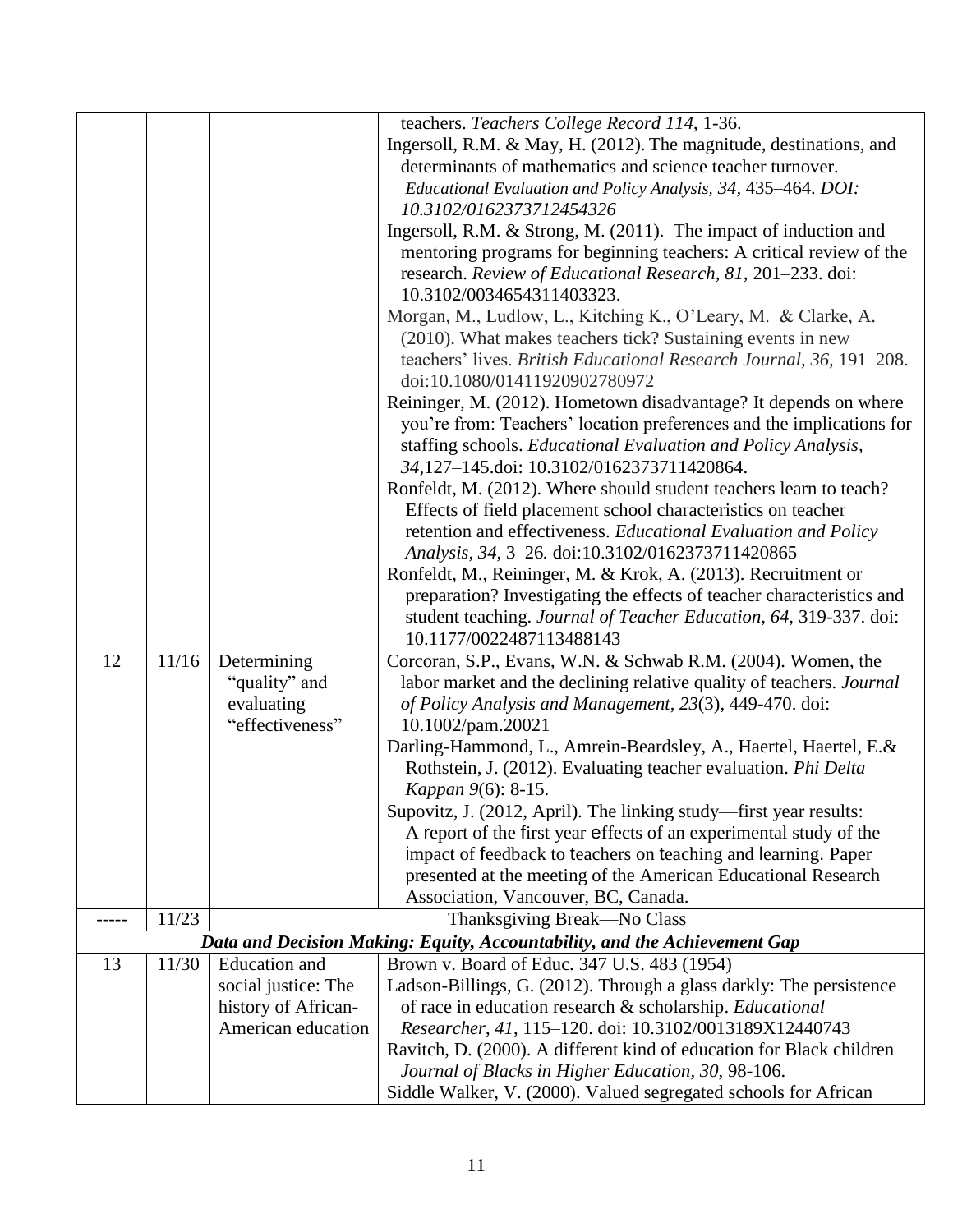|    |      |                       | American children in the south, 1935-1969: A review of common       |
|----|------|-----------------------|---------------------------------------------------------------------|
|    |      |                       | themes and characteristics. Review of Educational Research, 70,     |
|    |      |                       | 253-285.                                                            |
| 14 | 12/7 | <b>ESSA</b> supplants | United States Department of Education. (2002). Executive Summary    |
|    |      | <b>NCLB</b>           | of the No Child Left Behind Act of 2001. Washington, DC: Author.    |
|    |      | Paper presentations   | United States Department of Education. (2016). Transitioning to the |
|    |      | Wrap-up               | Every Student Succeeds Act (ESSA): Frequently Asked Questions.      |
|    |      | Course evaluation     | Washington, D.C: Author.                                            |
|    | 2/11 |                       | <b>Assignment #4: Research Essay Due</b>                            |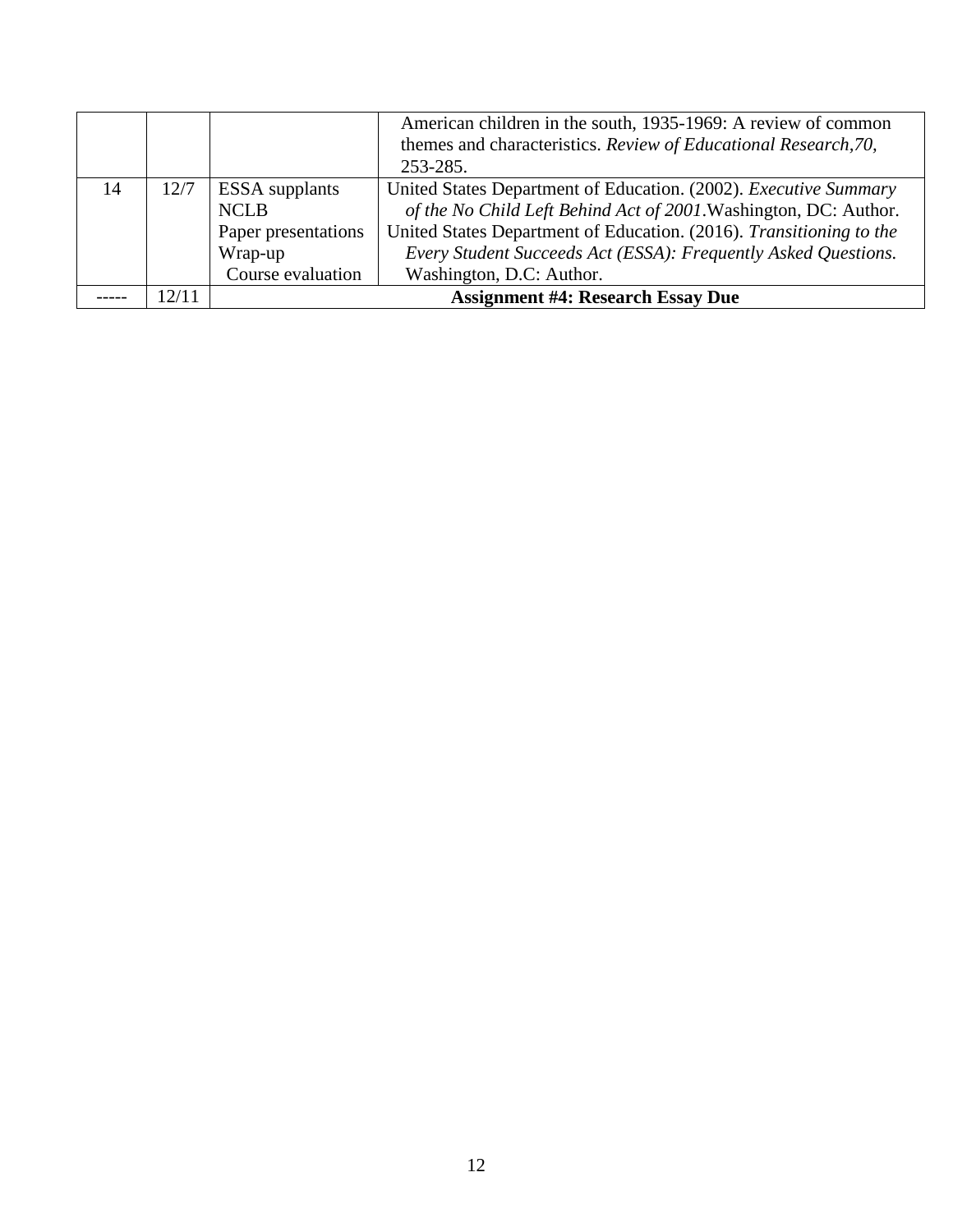## **Assignment #1: Topic Proposal 15 points**

### **Rationale**

The goal of this assignment is to highlight the details of a precise and particular education debate. This debate will form the foundation for your individualized scholarly inquiry. Before you can generate your own research questions, you need to demonstrate an understanding of the key issues. Before you can insert your voice into and inform current educational debates and policies, you need to have a clear understanding of the current state of the debates.

### **Tasks**

- 1. Submit a 3-4 page essay that offers an overview of your selected issue.
- 2. Begin by addressing the following questions:
	- a. Where is this issue visible?
	- b. Who is involved?
	- c. What are the competing perspectives surrounding this issue?
	- d. What is at stake?
- 3. Once you have addressed the above questions, begin to move beyond the details of the current issue and raise your own research questions.
	- a. What do you want to learn more about?
	- b. What do you want to figure out?
	- c. Develop a set of at least three questions that will drive your research over the course of this semester.
- 4. Using at least 4 sources, this essay will focus *only* on the current incarnation of this debate.
- 5. In addition, submit a proposed bibliography of at least10 sources, including at least two sources that provide a historical treatment of the issue.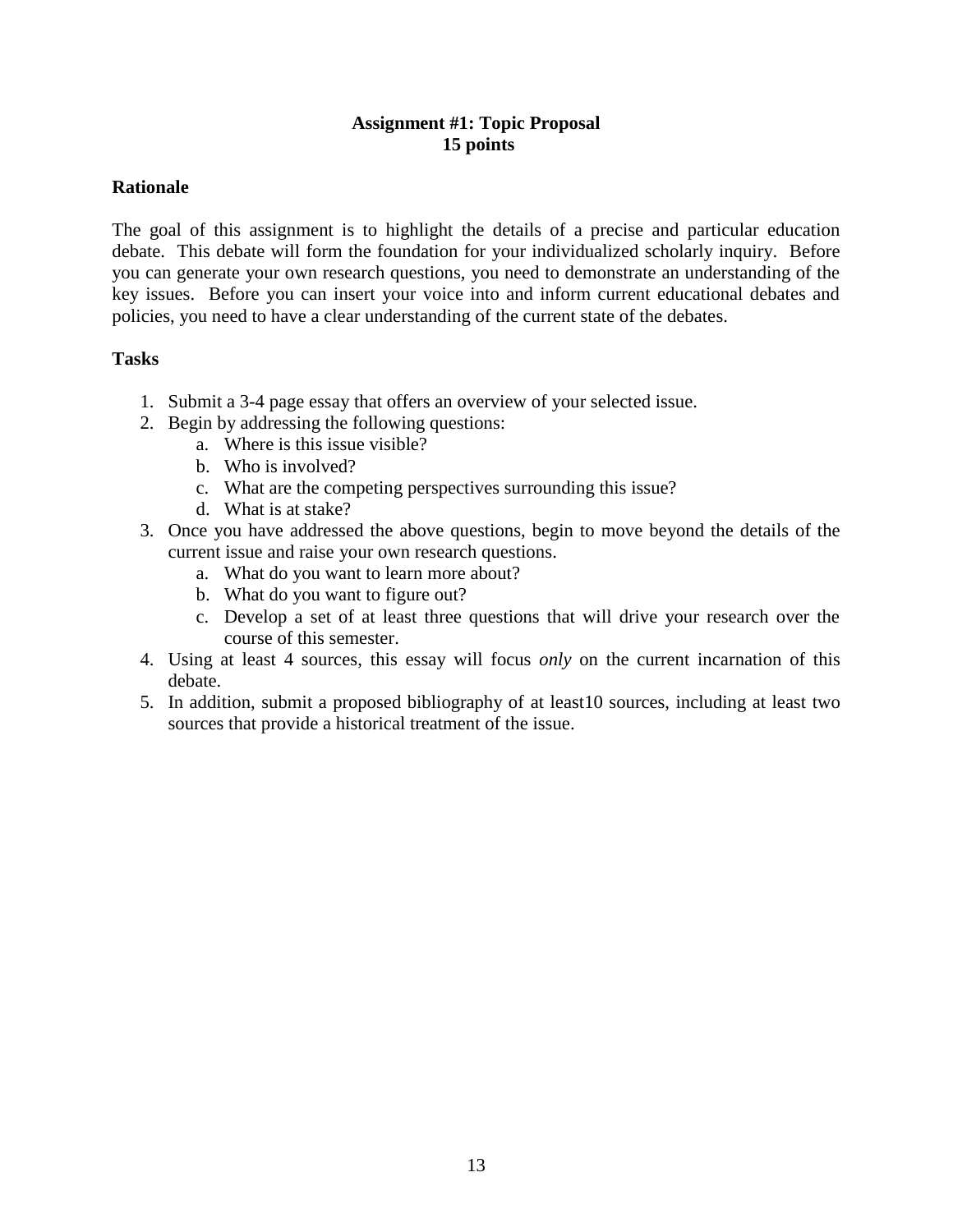# **Assessment Rubric for Assignment #1: Topic Paper**

| <b>Dimensions</b>                                                   | <b>Exceeds expectations</b><br>(4)                                                                                                                                                                                                                                                                    | <b>Meets</b> expectations<br>(3)                                                                                                                                                                                                                         | <b>Approaches</b><br>expectations                                                                                                                                          | <b>Falls below expectations</b><br>(1)                                                                                                                                                                       |
|---------------------------------------------------------------------|-------------------------------------------------------------------------------------------------------------------------------------------------------------------------------------------------------------------------------------------------------------------------------------------------------|----------------------------------------------------------------------------------------------------------------------------------------------------------------------------------------------------------------------------------------------------------|----------------------------------------------------------------------------------------------------------------------------------------------------------------------------|--------------------------------------------------------------------------------------------------------------------------------------------------------------------------------------------------------------|
|                                                                     |                                                                                                                                                                                                                                                                                                       |                                                                                                                                                                                                                                                          | (2)                                                                                                                                                                        |                                                                                                                                                                                                              |
| <b>Statement of</b><br><b>Topic</b><br>(20%)                        | Offers a clear statement<br>of issue of interest.<br>Focuses on a specific<br>component of a larger<br>debate. Describes topic in<br>clear and accurate terms.                                                                                                                                        | Offers a clear statement<br>of topic, but lacks focus<br>and/or attempts to cover<br>too much ground.                                                                                                                                                    | Offers neither a clear nor<br>focused statement of<br>interest.                                                                                                            | Offers neither a clear nor<br>focused statement of<br>interest and makes<br>inaccurate claims.                                                                                                               |
| <b>Exploration</b><br>of Debate<br>$(30\%)$                         | Addresses succinctly the<br>questions of where the<br>issue is visible, who is<br>involved, what are the<br>competing perspectives,<br>and what is at stake.<br>Refers to relevant texts to<br>ground characterizations.<br>Presents topic overview<br>in a clear, accurate, and<br>bias-free manner. | Offers a clear exploration<br>of a specific issue of<br>debate of interest. Refers<br>to relevant texts to ground<br>overview. Author reveals<br>clear bias, choosing sides<br>or offering policy<br>prescriptions. Cites and<br>makes use of 4 sources. | Exploration of issue is<br>vague or too broad.<br>Author takes sides. Uses<br>fewer than 4 sources, or<br>cites 4 sources but does<br>not make significant use<br>of them. | Exploration of issue is<br>unclear or inaccurate.<br>Author does not refer to<br>specific texts to ground<br>overview and writes with<br>clear bias. Does not cite<br>or make use of<br>appropriate sources. |
| Use of<br><b>Sources</b><br>(10%)                                   | Cites and makes use of at<br>least 4 high quality<br>sources.                                                                                                                                                                                                                                         | Cites and makes use of at<br>least 4 sources, one or<br>more of which may be of<br>dubious quality.                                                                                                                                                      | Cites and makes use of 3<br>sources.                                                                                                                                       | Cites and makes use of<br>fewer than 3 sources.                                                                                                                                                              |
| <b>Statement of</b><br><b>Research</b><br><b>Questions</b><br>(20%) | Moves beyond the issue<br>at hand and raises at least<br>3 meaningful questions<br>that stem from the texts.                                                                                                                                                                                          | Raises two meaningful<br>questions to guide future<br>inquiry.                                                                                                                                                                                           | Raises only one<br>meaningful question.                                                                                                                                    | Raises questions that do<br>not stem from the<br>readings or hold potential<br>of generating future<br>research, or poses no<br>questions.                                                                   |
| <b>Proposed</b><br>bibliography<br>$(10\%)$                         | Provides a proposed<br>bibliography of at least10<br>high quality sources,<br>including at least two<br>sources that provide a<br>historical treatment of the<br>issue.                                                                                                                               | Provides a proposed<br>bibliography of at least 10<br>sources, one or more of<br>which may be of poor<br>quality, or provides fewer<br>than two sources that<br>provide a historical<br>treatment of the issue.                                          | Provides a proposed<br>bibliography of fewer<br>than 10 sources.                                                                                                           | Fails to include a<br>proposed bibliography.                                                                                                                                                                 |
| <b>Mechanics</b><br>$(10\%)$                                        | The essay is nearly error<br>free and comports with<br>APA guidelines.                                                                                                                                                                                                                                | The paper has some<br>errors.                                                                                                                                                                                                                            | The paper has numerous<br>errors.                                                                                                                                          | The paper is sloppy and<br>and/or makes no sense.                                                                                                                                                            |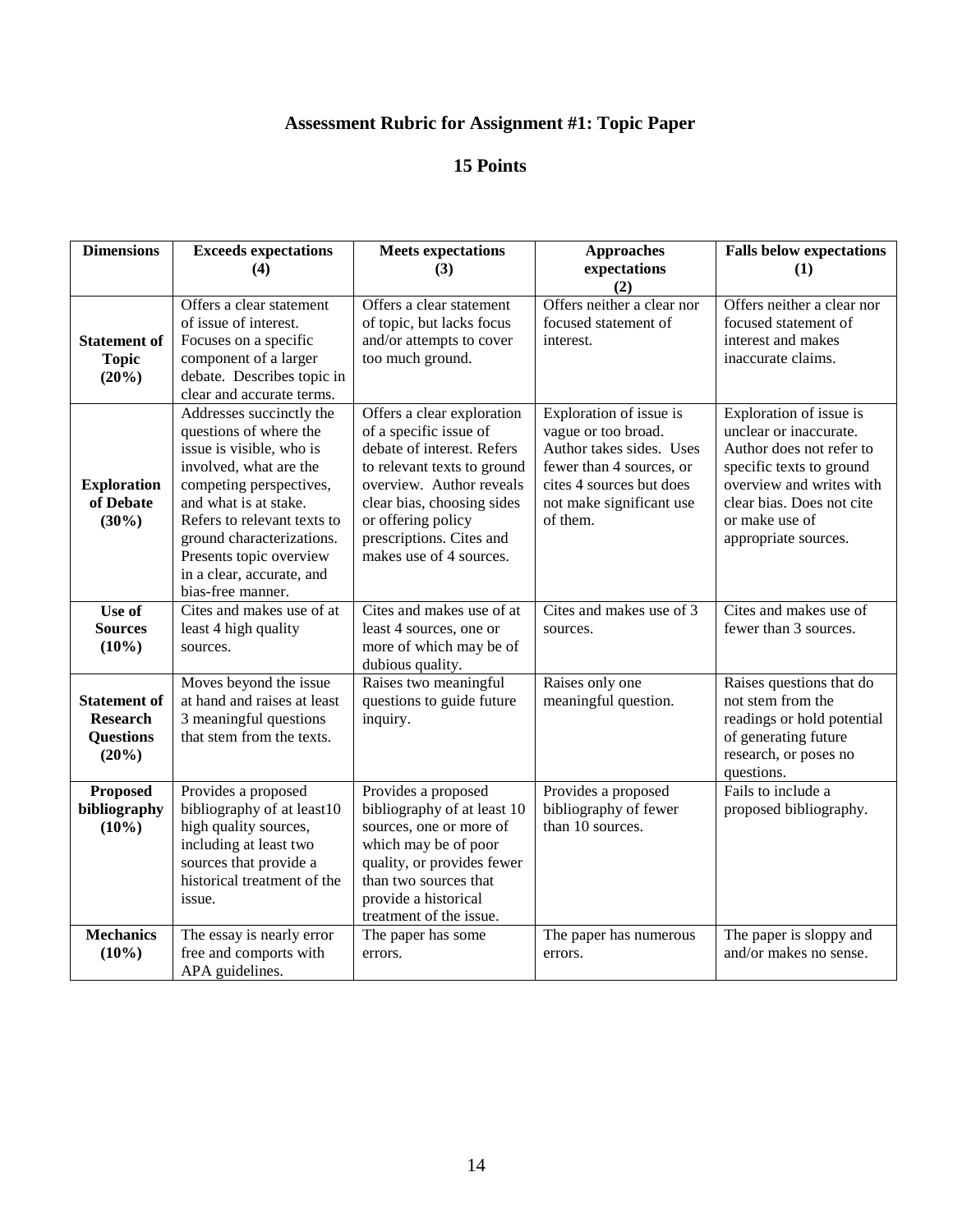### **Assignment #2: Literature Review**

### **25 Points**

### **Rationale**

Much of successful academic writing is based, in part, on the careful reading of secondary and primary source literature. Rather than summarizing the key points and arguments of a variety of authors, the goal of this exercise is to synthesize a body of scholarship.

#### **Tasks**

- 1. In 6-7 pages, address the following questions in a well-crafted, compelling essay.
	- a. How has thinking on your chosen topic developed over time?
	- b. How do you account for these shifts?
	- c. In what ways do disciplinary conventions shape authors' analyses?
	- d. What are the main points of agreement and disagreement?
	- e. Where do you see authors engaging one another in scholarly discourse?
- 2. Drawing upon this body of literature, pose at least three questions that will motivate your future inquiry. Examine these questions, explicating how they grow out of the examined literature and exploring their larger significance. What will these questions help you figure out that we do not already know?
- 3. You must discuss and cite at least 10 approved sources, at least two of which are historical.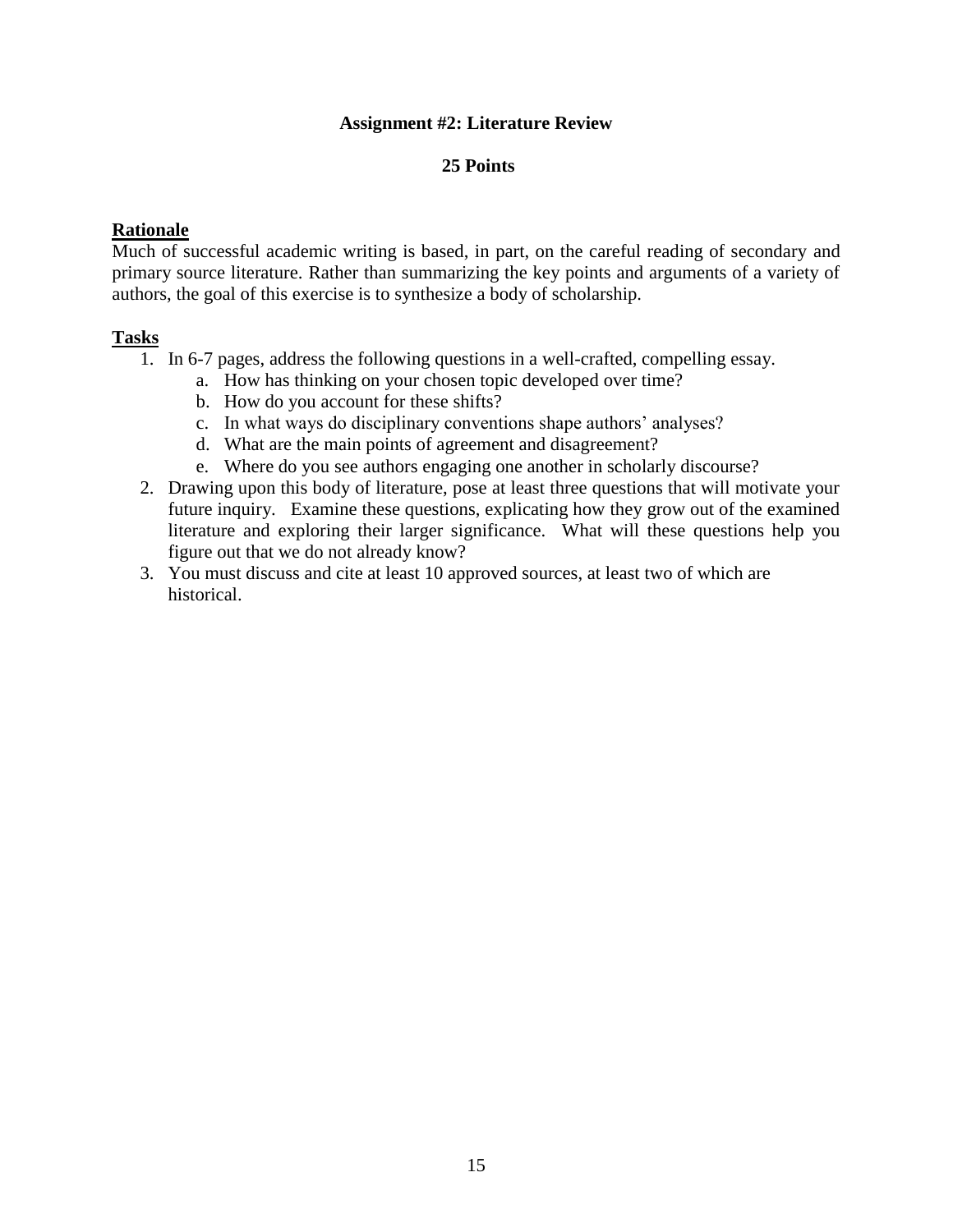## **Assessment Rubric for Assignment #2: Literature Review**

|                                                                                    | <b>Exceeds expectations</b>                                                                                                                                                                                                                                                                                                                                                                                                                                                                                                                                                                                                                                                                         | <b>Meets expectations</b>                                                                                                                                                                                                                                                                                                                                                                         | <b>Approaches expectations</b>                                                                                                                                                                                                                                                                        | <b>Falls below expectations</b>                                                                                                                                                                                                                                                                                                          |
|------------------------------------------------------------------------------------|-----------------------------------------------------------------------------------------------------------------------------------------------------------------------------------------------------------------------------------------------------------------------------------------------------------------------------------------------------------------------------------------------------------------------------------------------------------------------------------------------------------------------------------------------------------------------------------------------------------------------------------------------------------------------------------------------------|---------------------------------------------------------------------------------------------------------------------------------------------------------------------------------------------------------------------------------------------------------------------------------------------------------------------------------------------------------------------------------------------------|-------------------------------------------------------------------------------------------------------------------------------------------------------------------------------------------------------------------------------------------------------------------------------------------------------|------------------------------------------------------------------------------------------------------------------------------------------------------------------------------------------------------------------------------------------------------------------------------------------------------------------------------------------|
|                                                                                    | (4)                                                                                                                                                                                                                                                                                                                                                                                                                                                                                                                                                                                                                                                                                                 | (3)                                                                                                                                                                                                                                                                                                                                                                                               | (2)                                                                                                                                                                                                                                                                                                   | (1)                                                                                                                                                                                                                                                                                                                                      |
| <b>Presentation</b><br>of Literature<br>and Idea<br><b>Development</b><br>$(60\%)$ | Examines and properly<br>cites 10 sources, at least<br>2 of which are historical.<br>Creates conversations<br>across texts, thinking<br>about the works as a<br>cohesive body of<br>literature. Rather than<br>summarizing each work<br>one by one, the author<br>finds meaningful ways<br>to synthesize the<br>readings. Incorporates<br>specific evidence from<br>texts and offers an<br>analysis. Considers the<br>role of disciplinary<br>conventions and links<br>these observations to the<br>essay's larger idea.<br>Through an exploration<br>of this body of literature,<br>the author generates a<br>cohesive, logical, and<br>compelling idea that is<br>woven throughout the<br>review. | Examines and properly<br>cites 10 sources, at least<br>2 of which are<br>historical. The author<br>attempts to generate a<br>larger, original idea but<br>this idea is not<br>substantiated all the<br>way throughout the<br>essay or is separate<br>from a discussion of the<br>texts. Considers<br>disciplinary<br>conventions, but does<br>not link these<br>observations to a larger<br>idea. | Examines 10 sources, at<br>least 4 of which are<br>historical. Rather than<br>generating a larger idea and<br>moving beyond the texts,<br>the author summarizes each<br>work. Does not consider<br>the role of disciplinary<br>conventions. Provides<br>some evidence, but offers<br>little analysis. | Examines fewer than 10<br>sources. Citations may be<br>incorrect. Author offers<br>only summaries.<br>Presentation of authors'<br>views may be inaccurate<br>or incorrect. Does not<br>consider the role of<br>disciplinary conventions.<br>Does not provide<br>significant evidence to<br>support claims. Does not<br>provide analysis. |
| <b>Future</b><br><b>Research</b><br><b>Questions</b><br>$(30\%)$                   | Clearly states and<br>explicates three specific<br>questions to motivate<br>further research. The<br>questions are a clear<br>outgrowth of the                                                                                                                                                                                                                                                                                                                                                                                                                                                                                                                                                      | States three questions.<br>Questions are too broad<br>and/or are not fully<br>explicated. Questions<br>flow from previous<br>discussion of literature.                                                                                                                                                                                                                                            | Offers three vague<br>questions. Neither clearly<br>nor fully explicates<br>significance or implications<br>of questions. Questions<br>only partially flow from                                                                                                                                       | Offers fewer than three<br>questions. Questions are<br>vague and may not be<br>explicated. Questions do<br>not flow from discussion<br>of scholarship.                                                                                                                                                                                   |
| <b>Mechanics</b><br>$(10\%)$                                                       | literature discussed.<br>The essay is nearly error<br>free.                                                                                                                                                                                                                                                                                                                                                                                                                                                                                                                                                                                                                                         | The paper has some<br>errors.                                                                                                                                                                                                                                                                                                                                                                     | discussion of scholarship.<br>The paper has numerous<br>errors.                                                                                                                                                                                                                                       | The paper is sloppy and<br>appears not to have been<br>proofread.                                                                                                                                                                                                                                                                        |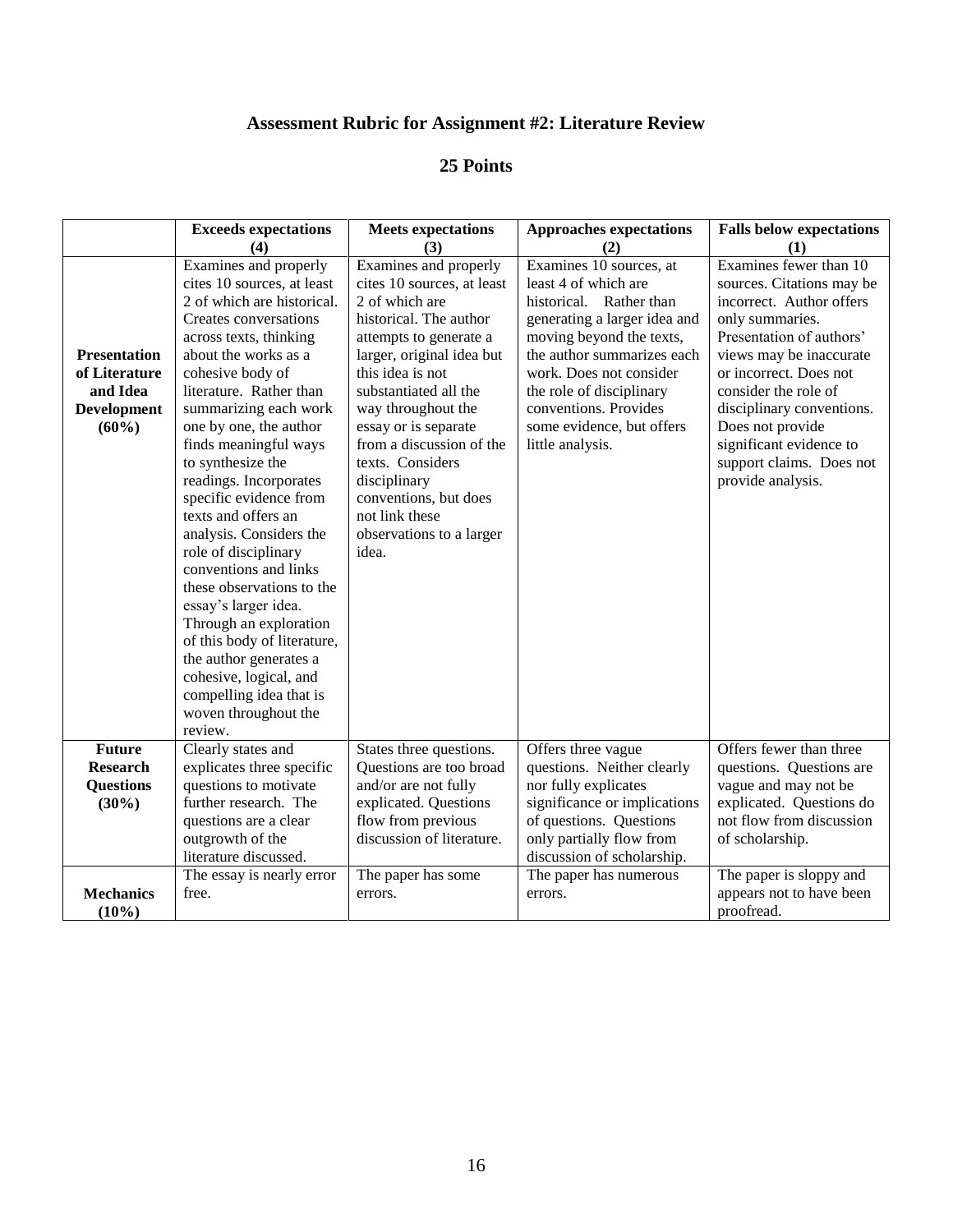### **Assignment#4: Research Essay**

### **Required Performance**

#### **40 Points**

#### **Rationale**

Educational issues assume center stage in the political arena, animating the Left and the Right. Questions surrounding accountability, teacher quality, measurement, standards and many others shape today's educational policy discourse. These are not new issues. Instead, educators and others have been asking and answering similar questions in various ways for over a century. In this culminating assignment, students will historicize a current educational debate. The goal of this essay is to use the past to intervene in a current debate.

### **Tasks**

- 1. Write a 12-15 page essay that historicizes a current educational debate, paying close attention to the ways in which social and political forces have shaped this issue.
- 2. Begin by offering a succinct picture of a current educational issue.
	- a. Where does this debate unfold?
	- b. Who is involved?
	- c. What is at stake?
- 3. Consider how and in what ways an historical inquiry might provide a new way of thinking about this debate and its underlying issues.
- 4. Explore the history of this issue calling attention to key points of continuity and change over time.
	- a. You must use scholarly evidence in the form of quotations to support your points.
	- b. Rather than offering a summary of past events a textbook account, for instance – your task is to offer an analysis of these events.
		- i. Why did they unfold as they did?
		- ii. How do you account for this?
		- iii. What is the larger significance of this past educational debate?
- 5. Consider the ways in which the historical moments examined cast fresh light on the current debate.
	- a. How has this debate changed shape over time?
	- b. How do you account for this historical persistence?
	- c. In what ways does this historical knowledge recast the debate or illuminate enduring underlying tensions?
	- d. What did you learn about the social and political functions of schooling from this inquiry?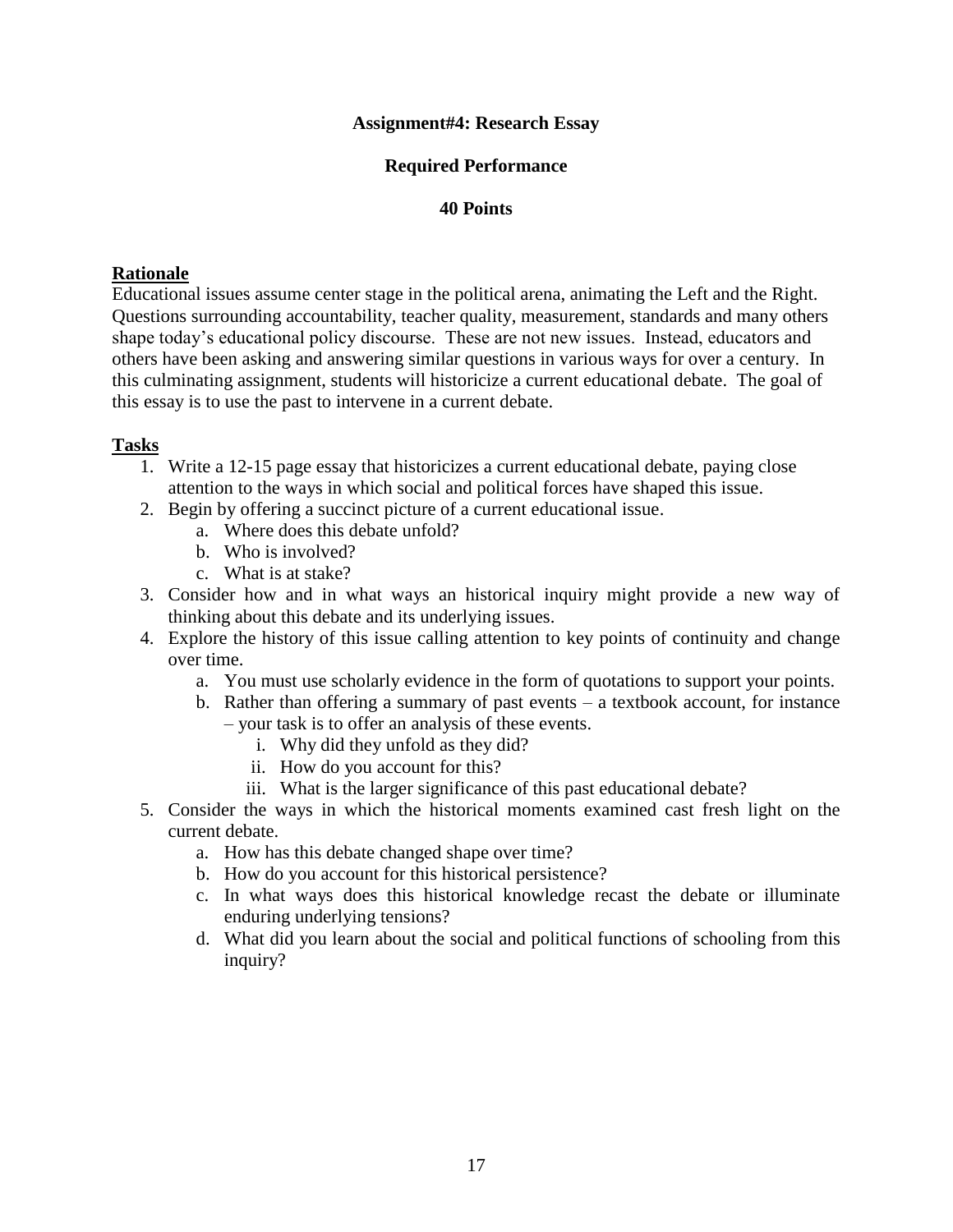## **Assessment Rubric for Assignment #4: Research Essay**

|                                                                                                       | <b>Exceeds expectations</b><br>(4)                                                                                                                                                                                                                                                                                                                                                          | <b>Meets</b> expectations<br>(3)                                                                                                                                                                                                                                                                                                                   | <b>Approaches expectations</b><br>(2)                                                                                                                                                                                                                      | <b>Falls below expectations</b><br>(1)                                                                                                                                                                                                |
|-------------------------------------------------------------------------------------------------------|---------------------------------------------------------------------------------------------------------------------------------------------------------------------------------------------------------------------------------------------------------------------------------------------------------------------------------------------------------------------------------------------|----------------------------------------------------------------------------------------------------------------------------------------------------------------------------------------------------------------------------------------------------------------------------------------------------------------------------------------------------|------------------------------------------------------------------------------------------------------------------------------------------------------------------------------------------------------------------------------------------------------------|---------------------------------------------------------------------------------------------------------------------------------------------------------------------------------------------------------------------------------------|
| <b>Argument</b><br>and Idea<br><b>Development</b><br>$(30\%)$                                         | Presents a clear and<br>specific educational issue<br>to explore. Makes a<br>compelling case for<br>examining historical<br>precedents. Generates a<br>clear and compelling idea<br>throughout the essay. The<br>narrative moves from one<br>point to the next logically.                                                                                                                   | Presents a clear and<br>specific educational<br>issue to explore.<br>Examines historical<br>precedents, but does not<br>make a clear case for<br>doing so. The narrative<br>follows a logical<br>sequence but it may<br>weaken in certain<br>sections. Crafts a general<br>idea, but does not<br>develop it fully.                                 | Presents an overarching<br>topic to explore, but the<br>issue is vague or too large.<br>Does not examine<br>historical precedents.<br>Lacks a clear logic. Offers<br>claims but fails to generate<br>an overarching idea.                                  | Topic is vague or unclear.<br>Offers summaries of events<br>and texts but does not<br>provide an analysis or craft<br>an original idea. Lacks a<br>discernible logic.                                                                 |
| <b>Historical</b><br><b>Inquiry</b><br>$(30\%)$                                                       | Accurately examines<br>specific historical eras<br>and developments through<br>the use of evidence.<br>Offers a careful analysis<br>of evidence, moving<br>beyond a summary. Uses<br>at least 10 sources. Uses<br>quotes from other<br>scholarship to develop<br>and shade the essay's<br>ideas.                                                                                            | Examines historical eras<br>and developments. Uses<br>at least 10 sources.<br>Provides evidence, but<br>does not fully analyze all<br>pieces introduced.<br>Larger idea of the essay<br>is only tangentially<br>related to evidence<br>introduced.                                                                                                 | Offers a partial or<br>incomplete exploration of<br>historical eras and<br>developments. Uses some<br>evidence, but leaves it<br>largely unexamined. Does<br>not use and/or incorrectly<br>cites 10 sources. Relies on<br>summary rather than<br>analysis. | Examination of history is<br>partial or inaccurate. Does<br>not use evidence to<br>substantiate claims. Does<br>not use 10 sources. Unclear<br>how history relates to<br>essay's larger idea.                                         |
| <b>Conclusions:</b><br><b>The</b><br><b>Intersection</b><br>of History &<br><b>Policy</b><br>$(30\%)$ | Considers the ways in<br>which history and<br>historical developments<br>inform policy surrounding<br>a particular educational<br>issue. Examines moments<br>of continuity and change.<br>Uses the history presented<br>to offer fresh insights<br>surrounding a current<br>educational issue.<br>Examines the significance<br>of the essay's idea in<br>compelling and<br>meaningful ways. | Considers the<br>connections between the<br>past and present but does<br>not consider implications<br>of such connections.<br>Attempts to use history<br>to cast fresh light on<br>policy, but claims need<br>to be developed more<br>fully to be compelling or<br>clear. Needs to link these<br>observations to larger<br>idea with greater care. | <b>Considers</b> connections<br>between past and present<br>but does not consider<br>larger implications. Does<br>not use history to make<br>fresh observations about<br>current issue. Connections<br>to larger idea are vague.                           | Does not consider the<br>connections between the<br>past and present. Does not<br>use historical inquiry to<br>make fresh observations<br>about current issue. Does<br>not generate a larger idea<br>and examine its<br>significance. |
| <b>Mechanics</b><br>$(10\%)$                                                                          | The essay is nearly error<br>free.                                                                                                                                                                                                                                                                                                                                                          | The paper has some<br>errors.                                                                                                                                                                                                                                                                                                                      | The paper has numerous<br>errors.                                                                                                                                                                                                                          | The paper is sloppy and<br>appears not to have been<br>proofread.                                                                                                                                                                     |